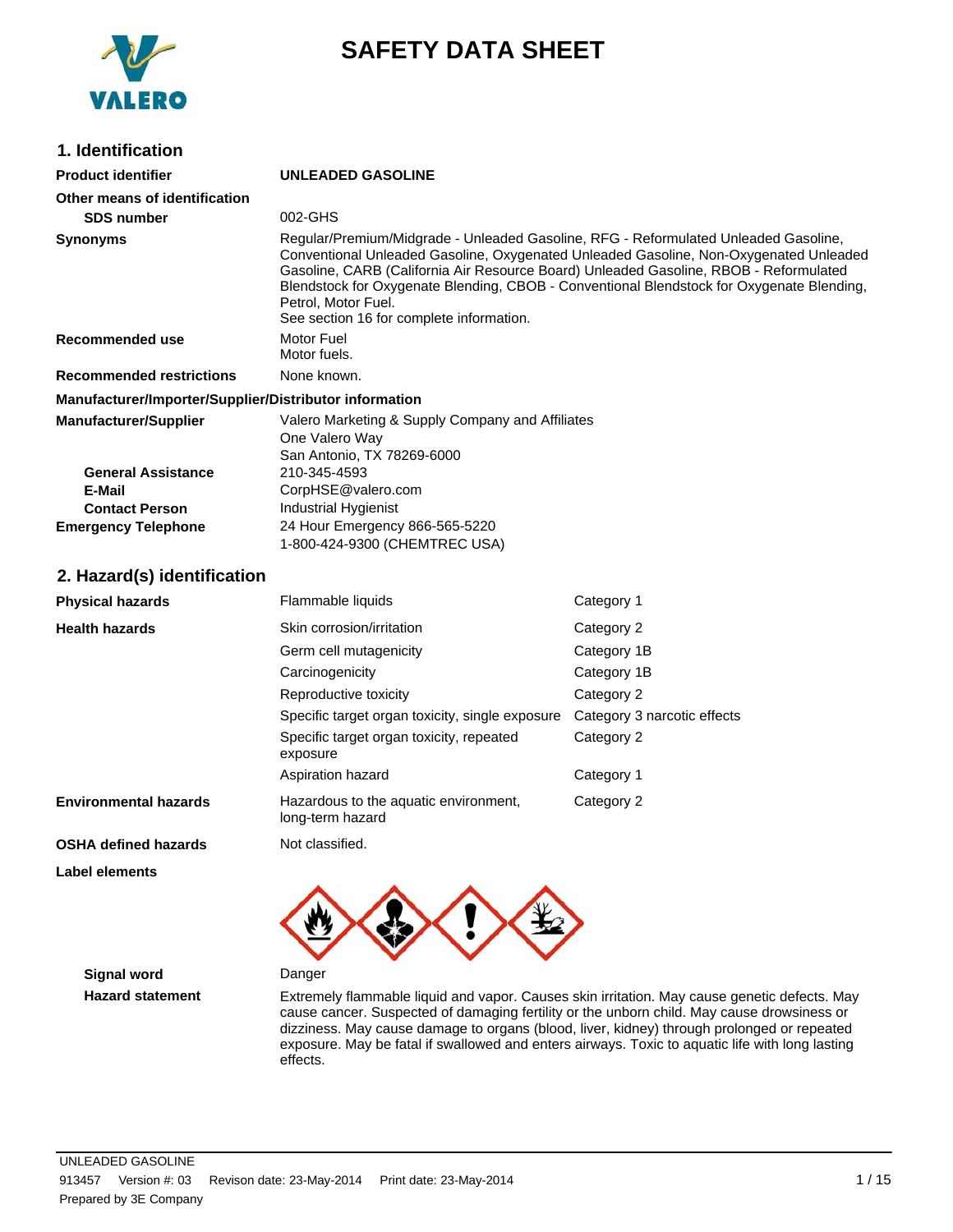| <b>Precautionary statement</b>               |                                                                                                                                                                                                                                                                                                                                                                                                                                                                                                                                                                                                                                                                             |
|----------------------------------------------|-----------------------------------------------------------------------------------------------------------------------------------------------------------------------------------------------------------------------------------------------------------------------------------------------------------------------------------------------------------------------------------------------------------------------------------------------------------------------------------------------------------------------------------------------------------------------------------------------------------------------------------------------------------------------------|
| <b>Prevention</b>                            | Obtain special instructions before use. Do not handle until all safety precautions have been read<br>and understood. Keep away from heat/sparks/open flames/hot surfaces. - No smoking. Keep<br>container tightly closed. Ground/bond container and receiving equipment. Use explosion-proof<br>electrical/ventilating/lighting// equipment. Use only non-sparking tools. Take precautionary<br>measures against static discharge. Do not breathe gas/mist/vapors/spray. Wash thoroughly after<br>handling. Wear protective gloves/protective clothing/eye protection/face protection. Use only<br>outdoors or in a well-ventilated area. Avoid release to the environment. |
| <b>Response</b>                              | If exposed or concerned: Get medical advice/attention. If inhaled: Remove person to fresh air and<br>keep comfortable for breathing. If swallowed: Immediately call a poison center/doctor. Do NOT<br>induce vomiting. If on skin (or hair): Take off immediately all contaminated clothing. Rinse skin<br>with water/shower. If skin irritation occurs: Get medical advice/attention. In case of fire: Use<br>alcohol-resistant foam, carbon dioxide, dry powder or water fog for extinction. Collect spillage.                                                                                                                                                            |
| <b>Storage</b>                               | Store locked up. Store in a well-ventilated place. Keep container tightly closed. Keep cool.                                                                                                                                                                                                                                                                                                                                                                                                                                                                                                                                                                                |
| <b>Disposal</b>                              | Dispose of contents/container in accordance with local/regional/national/international regulations.                                                                                                                                                                                                                                                                                                                                                                                                                                                                                                                                                                         |
| Hazard(s) not otherwise<br>classified (HNOC) | None known.                                                                                                                                                                                                                                                                                                                                                                                                                                                                                                                                                                                                                                                                 |

## **3. Composition/information on ingredients**

## **Mixtures**

| <b>Chemical name</b>     | <b>CAS number</b> | %          |
|--------------------------|-------------------|------------|
| Gasoline                 | 86290-81-5        | 80-100     |
| Toluene                  | 108-88-3          | $0 - 30$   |
| Hexane (Other Isomers)   | 96-14-0           | $5 - 25$   |
| Xylene (o, m, p isomers) | 1330-20-7         | $0 - 25$   |
| Octane (All isomers)     | 111-65-9          | $0 - 18.5$ |
| Ethanol                  | 64-17-5           | $0 - 10$   |
| 1,2,4, Trimethylbenzene  | 95-63-6           | $0-6$      |
| n-Heptane                | 142-82-5          | $1 - 5$    |
| Pentane                  | 109-66-0          | $1 - 5$    |
| Cumene                   | 98-82-8           | $0-5$      |
| Ethylbenzene             | $100 - 41 - 4$    | $0-5$      |
| Benzene                  | 71-43-2           | $0 - 4.9$  |
| n-Hexane                 | 110-54-3          | $0 - 3$    |
| Cyclohexane              | 110-82-7          | $0 - 3$    |

### **4. First-aid measures**

| <b>Inhalation</b>                                               | Move to fresh air. If breathing is difficult, give oxygen. If not breathing, give artificial respiration. Get<br>medical attention.                                                                                                                                                                                                                          |
|-----------------------------------------------------------------|--------------------------------------------------------------------------------------------------------------------------------------------------------------------------------------------------------------------------------------------------------------------------------------------------------------------------------------------------------------|
| <b>Skin contact</b>                                             | Remove contaminated clothing and shoes. Wash off immediately with soap and plenty of water.<br>Get medical attention if irritation develops or persists. Wash clothing separately before reuse.<br>Destroy or thoroughly clean contaminated shoes. If high pressure injection under the skin occurs,<br>always seek medical attention.                       |
| Eye contact                                                     | Immediately flush eyes with plenty of water for at least 15 minutes. Remove contact lenses, if<br>present and easy to do. Continue rinsing. Get medical attention.                                                                                                                                                                                           |
| Ingestion                                                       | Rinse mouth thoroughly. Do not induce vomiting without advice from poison control center. Do not<br>give mouth-to-mouth resuscitation. If vomiting occurs, keep head low so that stomach content<br>does not get into the lungs. Never give anything by mouth to a victim who is unconscious or is<br>having convulsions. Get medical attention immediately. |
| <b>Most important</b><br>symptoms/effects, acute and<br>delayed | Irritation of nose and throat. Irritation of eyes and mucous membranes. Skin irritation.<br>Unconsciousness. Corneal damage. Narcosis. Cyanosis (blue tissue condition, nails, lips, and/or<br>skin). Decrease in motor functions. Behavioral changes. Edema. Liver enlargement. Jaundice.<br>Conjunctivitis. Proteinuria. Defatting of the skin. Rash.      |

UNLEADED GASOLINE Prepared by 3E Company 913457 Version #: 03 Revison date: 23-May-2014 Print date: 23-May-2014 2 / 15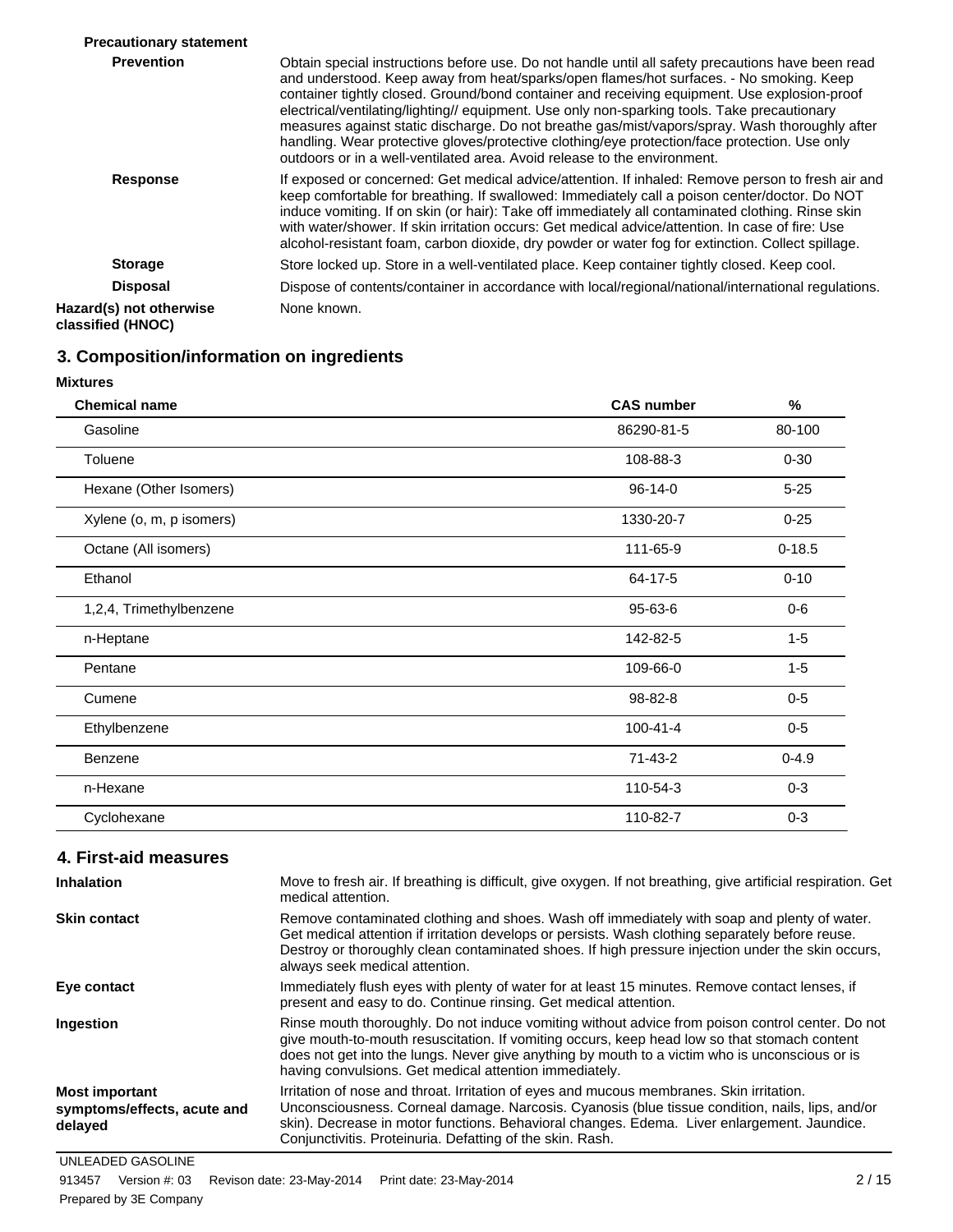| Indication of immediate<br>medical attention and special<br>treatment needed     | In case of shortness of breath, give oxygen. Keep victim warm. Keep victim under observation.<br>Symptoms may be delayed.                                                                                                                                                                                                                                                                                                                                                                                                                                                                                                                                                                                                                                                                                                                                                                                                                                                                                                                               |
|----------------------------------------------------------------------------------|---------------------------------------------------------------------------------------------------------------------------------------------------------------------------------------------------------------------------------------------------------------------------------------------------------------------------------------------------------------------------------------------------------------------------------------------------------------------------------------------------------------------------------------------------------------------------------------------------------------------------------------------------------------------------------------------------------------------------------------------------------------------------------------------------------------------------------------------------------------------------------------------------------------------------------------------------------------------------------------------------------------------------------------------------------|
| <b>General information</b>                                                       | If exposed or concerned: get medical attention/advice. Ensure that medical personnel are aware of<br>the material(s) involved, and take precautions to protect themselves. Show this safety data sheet<br>to the doctor in attendance. Wash contaminated clothing before re-use.                                                                                                                                                                                                                                                                                                                                                                                                                                                                                                                                                                                                                                                                                                                                                                        |
| 5. Fire-fighting measures                                                        |                                                                                                                                                                                                                                                                                                                                                                                                                                                                                                                                                                                                                                                                                                                                                                                                                                                                                                                                                                                                                                                         |
| Suitable extinguishing media                                                     | Water spray. Water fog. Foam. Dry chemical powder. Carbon dioxide (CO2).                                                                                                                                                                                                                                                                                                                                                                                                                                                                                                                                                                                                                                                                                                                                                                                                                                                                                                                                                                                |
| Unsuitable extinguishing<br>media                                                | Do not use a solid water stream as it may scatter and spread fire.                                                                                                                                                                                                                                                                                                                                                                                                                                                                                                                                                                                                                                                                                                                                                                                                                                                                                                                                                                                      |
| Specific hazards arising from<br>the chemical                                    | Vapor may cause flash fire. Vapors can flow along surfaces to distant ignition source and flash<br>back. Sensitive to static discharge.                                                                                                                                                                                                                                                                                                                                                                                                                                                                                                                                                                                                                                                                                                                                                                                                                                                                                                                 |
| Special protective equipment<br>and precautions for firefighters                 | Wear full protective clothing, including helmet, self-contained positive pressure or pressure<br>demand breathing apparatus, protective clothing and face mask.                                                                                                                                                                                                                                                                                                                                                                                                                                                                                                                                                                                                                                                                                                                                                                                                                                                                                         |
| <b>Fire-fighting</b><br>equipment/instructions                                   | Wear full protective clothing, including helmet, self-contained positive pressure or pressure<br>demand breathing apparatus, protective clothing and face mask. Withdraw immediately in case of<br>rising sound from venting safety devices or any discoloration of tanks due to fire. Fight fire from<br>maximum distance or use unmanned hose holders or monitor nozzles. Move containers from fire<br>area if you can do it without risk. In the event of fire, cool tanks with water spray. Cool containers<br>exposed to flames with water until well after the fire is out. For massive fire, use unmanned hose<br>holders or monitor nozzles; if this is impossible, withdraw from area and let fire burn. Vapors may<br>form explosive air mixtures even at room temperature. Prevent buildup of vapors or gases to<br>explosive concentrations. Some of these materials, if spilled, may evaporate leaving a flammable<br>residue. Water runoff can cause environmental damage. Use compatible foam to minimize vapor<br>generation as needed. |
| <b>Specific methods</b>                                                          | Use water spray to cool unopened containers.                                                                                                                                                                                                                                                                                                                                                                                                                                                                                                                                                                                                                                                                                                                                                                                                                                                                                                                                                                                                            |
| <b>General fire hazards</b>                                                      | Extremely flammable liquid and vapor. Containers may explode when heated.                                                                                                                                                                                                                                                                                                                                                                                                                                                                                                                                                                                                                                                                                                                                                                                                                                                                                                                                                                               |
| 6. Accidental release measures                                                   |                                                                                                                                                                                                                                                                                                                                                                                                                                                                                                                                                                                                                                                                                                                                                                                                                                                                                                                                                                                                                                                         |
| <b>Personal precautions,</b><br>protective equipment and<br>emergency procedures | Keep unnecessary personnel away. Local authorities should be advised if significant spills cannot<br>be contained. Keep upwind. Keep out of low areas. Ventilate closed spaces before entering. Do<br>not touch damaged containers or spilled material unless wearing appropriate protective clothing.<br>See Section 8 of the SDS for Personal Protective Equipment.                                                                                                                                                                                                                                                                                                                                                                                                                                                                                                                                                                                                                                                                                   |
| <b>Methods and materials for</b><br>containment and cleaning up                  | Eliminate all ignition sources (no smoking, flares, sparks, or flames in immediate area). Stop leak if<br>you can do so without risk. This material is a water pollutant and should be prevented from<br>contaminating soil or from entering sewage and drainage systems and bodies of water. Dike the<br>spilled material, where this is possible. Prevent entry into waterways, sewers, basements or<br>confined areas.                                                                                                                                                                                                                                                                                                                                                                                                                                                                                                                                                                                                                               |
|                                                                                  | Use non-sparking tools and explosion-proof equipment.                                                                                                                                                                                                                                                                                                                                                                                                                                                                                                                                                                                                                                                                                                                                                                                                                                                                                                                                                                                                   |
|                                                                                  | Small Spills: Absorb spill with vermiculite or other inert material, then place in a container for<br>chemical waste. Clean surface thoroughly to remove residual contamination. This material and its<br>container must be disposed of as hazardous waste.                                                                                                                                                                                                                                                                                                                                                                                                                                                                                                                                                                                                                                                                                                                                                                                             |
|                                                                                  | Large Spills: Use a non-combustible material like vermiculite, sand or earth to soak up the product<br>and place into a container for later disposal. Prevent product from entering drains. Do not allow<br>material to contaminate ground water system. Should not be released into the environment.                                                                                                                                                                                                                                                                                                                                                                                                                                                                                                                                                                                                                                                                                                                                                   |
| <b>Environmental precautions</b>                                                 | Gasoline may contain oxygenated blend products (Ethanol, etc.) that are soluble in water and<br>therefore precautions should be taken to protect surface and groundwater sources from<br>contamination. If facility or operation has an "oil or hazardous substance contingency plan",<br>activate its procedures. Stay upwind and away from spill. Wear appropriate protective equipment<br>including respiratory protection as conditions warrant. Do not enter or stay in area unless<br>monitoring indicates that it is safe to do so. Isolate hazard area and restrict entry to emergency<br>crew. Extremely flammable. Review Firefighting Measures, Section 5, before proceeding with clean<br>up. Keep all sources of ignition (flames, smoking, flares, etc.) and hot surfaces away from release.                                                                                                                                                                                                                                              |

Contain spill in smallest possible area. Recover as much product as possible (e.g. by vacuuming). Stop leak if it can be done without risk. Use water spray to disperse vapors. Use compatible foam to minimize vapor generation as needed. Spilled material may be absorbed by an appropriate absorbent, and then handled in accordance with environmental regulations. Prevent spilled material from entering sewers, storm drains, other unauthorized treatment or drainage systems and natural waterways. Contact fire authorities and appropriate federal, state and local agencies. If spill of any amount is made into or upon navigable waters, the contiguous zone, or adjoining

shorelines, contact the National Response Center at 1-800-424-8802.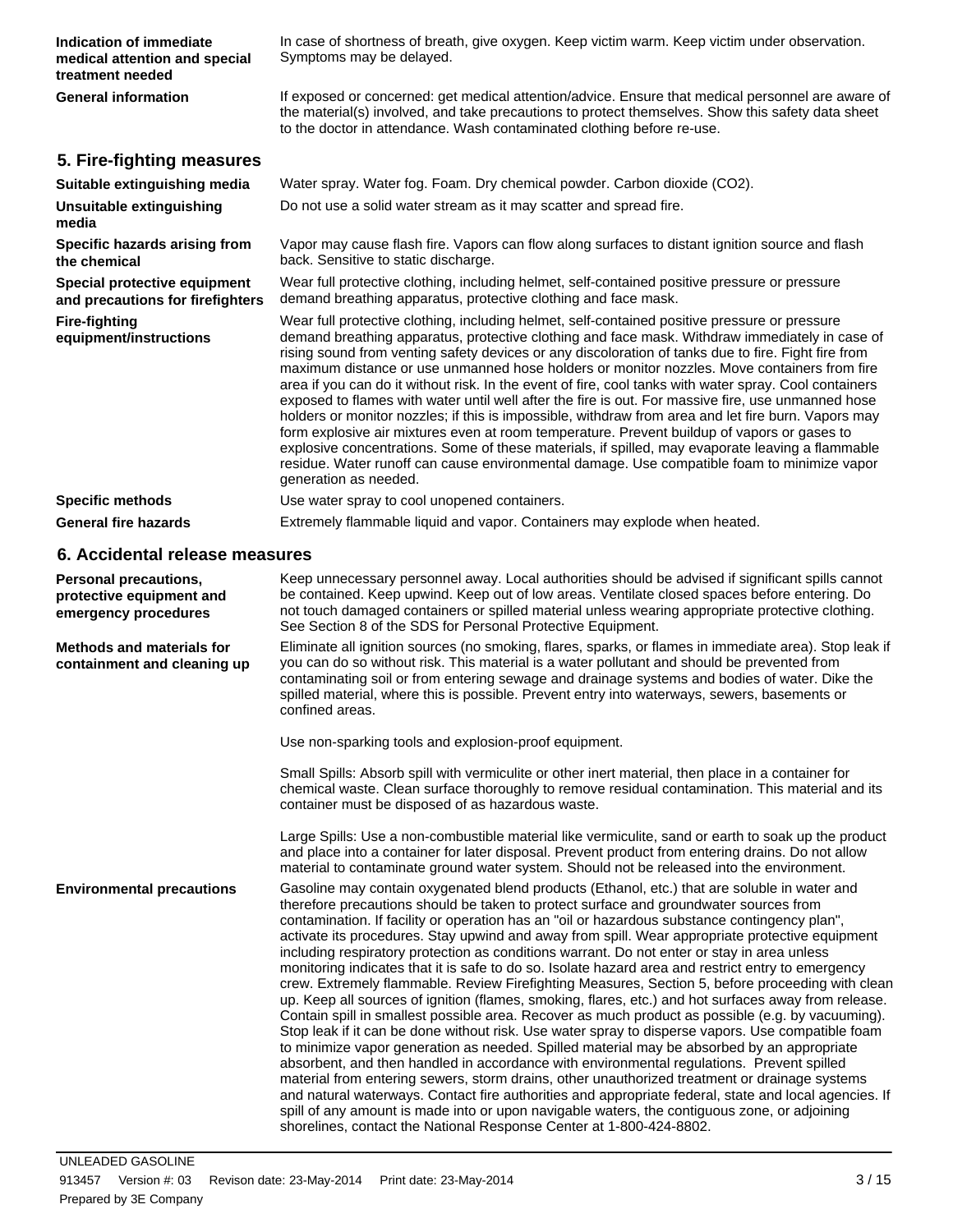## **7. Handling and storage**

| <b>Precautions for safe handling</b>                            | Eliminate sources of ignition. Avoid spark promoters. Ground/bond container and equipment.                                                                                                                                                                                                     |
|-----------------------------------------------------------------|------------------------------------------------------------------------------------------------------------------------------------------------------------------------------------------------------------------------------------------------------------------------------------------------|
|                                                                 | These alone may be insufficient to remove static electricity.                                                                                                                                                                                                                                  |
|                                                                 | Wear personal protective equipment. Do not breathe dust/fume/gas/mist/vapors/spray. Avoid<br>contact with eyes, skin, and clothing. Do not taste or swallow. Avoid prolonged exposure. Use only                                                                                                |
|                                                                 | with adequate ventilation. Wash thoroughly after handling. The product is extremely flammable,                                                                                                                                                                                                 |
|                                                                 | and explosive vapor/air mixtures may be formed even at normal room temperatures. DO NOT<br>handle, store or open near an open flame, sources of heat or sources of ignition. Protect material                                                                                                  |
|                                                                 | from direct sunlight. Take precautionary measures against static discharges. All equipment used                                                                                                                                                                                                |
|                                                                 | when handling the product must be grounded. Use non-sparking tools and explosion-proof<br>equipment. When using, do not eat, drink or smoke. Avoid release to the environment.                                                                                                                 |
| Conditions for safe storage,<br>including any incompatibilities | Flammable liquid storage. Do not handle or store near an open flame, heat or other sources of<br>ignition. This material can accumulate static charge which may cause spark and become an<br>ignition source. The pressure in sealed containers can increase under the influence of heat. Keep |
|                                                                 | container tightly closed in a cool, well-ventilated place. Keep away from food, drink and animal<br>feedingstuffs. Keep out of the reach of children.                                                                                                                                          |

## **8. Exposure controls/personal protection**

#### **Occupational exposure limits**

#### **US. OSHA Specifically Regulated Substances (29 CFR 1910.1001-1050)**

| <b>Components</b>                                                       | Type | Value |  |
|-------------------------------------------------------------------------|------|-------|--|
| Benzene (CAS 71-43-2)                                                   | STEL | 5 ppm |  |
|                                                                         | TWA  | ppm   |  |
| <b>UC OCUA Teble 7.4 Limits for Air Conteminants (30 CED 4040 4000)</b> |      |       |  |

#### **US. OSHA Table Z-1 Limits for Air Contaminants (29 CFR 1910.1000)**

| <b>Components</b>                           | <b>Type</b> | Value      |  |
|---------------------------------------------|-------------|------------|--|
| Cumene (CAS 98-82-8)                        | PEL         | 245 mg/m3  |  |
|                                             |             | 50 ppm     |  |
| Cyclohexane (CAS<br>$110-82-7$              | PEL         | 1050 mg/m3 |  |
|                                             |             | 300 ppm    |  |
| Ethanol (CAS 64-17-5)                       | <b>PEL</b>  | 1900 mg/m3 |  |
|                                             |             | 1000 ppm   |  |
| Ethylbenzene (CAS<br>$100-41-4)$            | <b>PEL</b>  | 435 mg/m3  |  |
|                                             |             | 100 ppm    |  |
| n-Heptane (CAS 142-82-5)                    | <b>PEL</b>  | 2000 mg/m3 |  |
|                                             |             | 500 ppm    |  |
| n-Hexane (CAS 110-54-3)                     | PEL         | 1800 mg/m3 |  |
|                                             |             | 500 ppm    |  |
| Octane (All isomers) (CAS<br>$111 - 65 - 9$ | <b>PEL</b>  | 2350 mg/m3 |  |
|                                             |             | 500 ppm    |  |
| Pentane (CAS 109-66-0)                      | <b>PEL</b>  | 2950 mg/m3 |  |
|                                             |             | 1000 ppm   |  |
| Xylene (o, m, p isomers)<br>(CAS 1330-20-7) | PEL         | 435 mg/m3  |  |
|                                             |             | $100$ ppm  |  |
| US. OSHA Table Z-2 (29 CFR 1910.1000)       |             |            |  |
| <b>Components</b>                           | <b>Type</b> | Value      |  |
| Benzene (CAS 71-43-2)                       | Ceiling     | 25 ppm     |  |
|                                             | <b>TWA</b>  | 10 ppm     |  |
| Toluene (CAS 108-88-3)                      | Ceiling     | 300 ppm    |  |
|                                             | <b>TWA</b>  | 200 ppm    |  |
| <b>US. ACGIH Threshold Limit Values</b>     |             |            |  |
| <b>Components</b>                           | <b>Type</b> | Value      |  |
| 1,2,4, Trimethylbenzene<br>(CAS 95-63-6)    | <b>TWA</b>  | 25 ppm     |  |
| Benzene (CAS 71-43-2)                       | <b>STEL</b> | $2.5$ ppm  |  |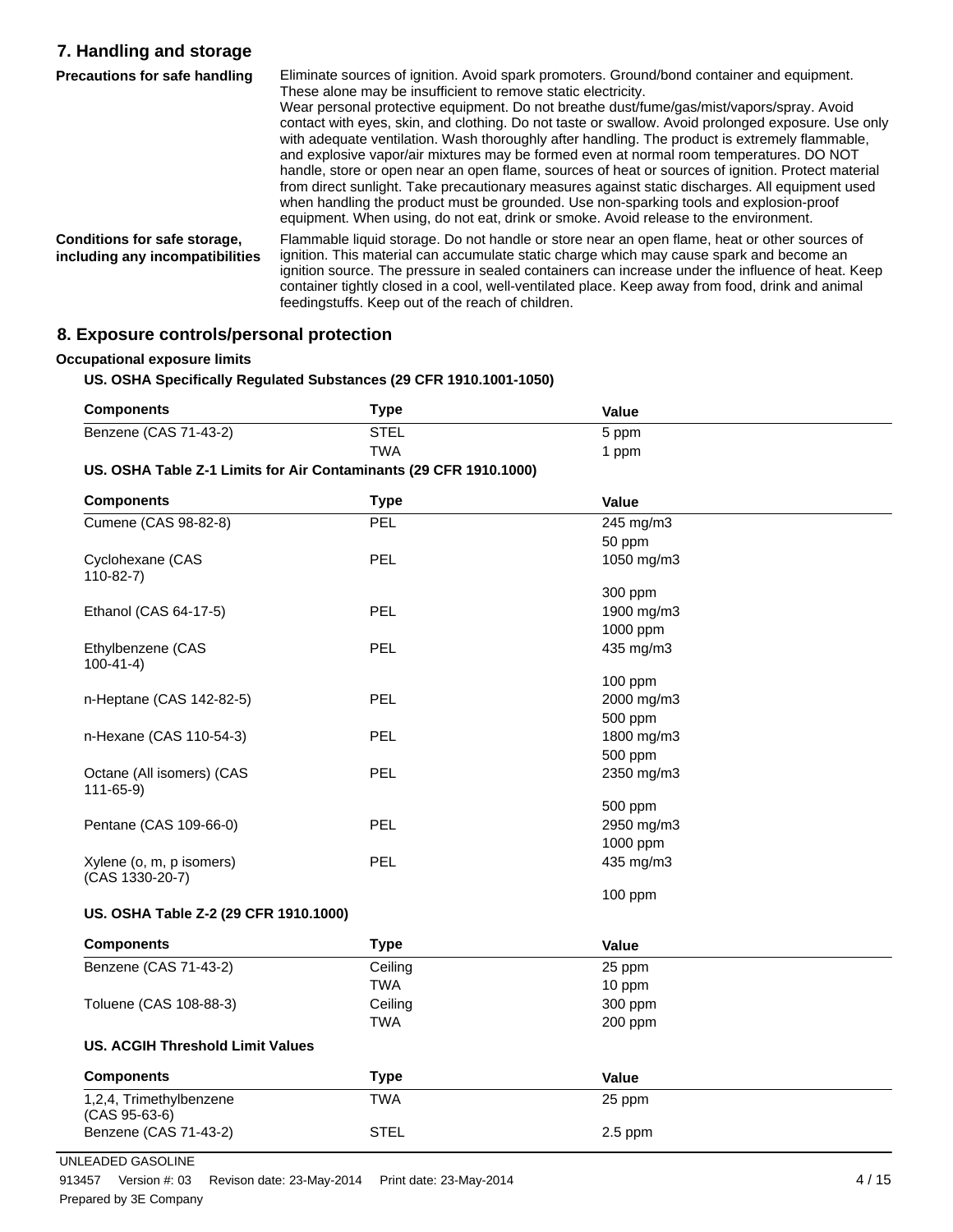#### **US. ACGIH Threshold Limit Values**

| <b>Components</b>                           | <b>Type</b> | Value      |  |  |
|---------------------------------------------|-------------|------------|--|--|
|                                             | <b>TWA</b>  | $0.5$ ppm  |  |  |
| Cumene (CAS 98-82-8)                        | <b>TWA</b>  | 50 ppm     |  |  |
| Cyclohexane (CAS<br>$110-82-7$              | <b>TWA</b>  | $100$ ppm  |  |  |
| Ethanol (CAS 64-17-5)                       | <b>STEL</b> | 1000 ppm   |  |  |
| Ethylbenzene (CAS<br>$100-41-4)$            | <b>TWA</b>  | 20 ppm     |  |  |
| Gasoline (CAS 86290-81-5)                   | <b>STEL</b> | 500 ppm    |  |  |
|                                             | <b>TWA</b>  | 300 ppm    |  |  |
| Hexane (Other Isomers)<br>$(CAS 96-14-0)$   | <b>STEL</b> | $1000$ ppm |  |  |
|                                             | <b>TWA</b>  | 500 ppm    |  |  |
| n-Heptane (CAS 142-82-5)                    | <b>STEL</b> | 500 ppm    |  |  |
|                                             | <b>TWA</b>  | 400 ppm    |  |  |
| n-Hexane (CAS 110-54-3)                     | <b>TWA</b>  | 50 ppm     |  |  |
| Octane (All isomers) (CAS<br>$111 - 65 - 9$ | <b>TWA</b>  | 300 ppm    |  |  |
| Pentane (CAS 109-66-0)                      | <b>TWA</b>  | 600 ppm    |  |  |
| Toluene (CAS 108-88-3)                      | <b>TWA</b>  | 20 ppm     |  |  |
| Xylene (o, m, p isomers)<br>(CAS 1330-20-7) | <b>STEL</b> | 150 ppm    |  |  |
|                                             | <b>TWA</b>  | $100$ ppm  |  |  |
|                                             |             |            |  |  |

#### **US. NIOSH: Pocket Guide to Chemical Hazards**

| <b>Components</b>                           | <b>Type</b> | Value      |  |
|---------------------------------------------|-------------|------------|--|
| 1,2,4, Trimethylbenzene<br>$(CAS 95-63-6)$  | <b>TWA</b>  | 125 mg/m3  |  |
|                                             |             | 25 ppm     |  |
| Benzene (CAS 71-43-2)                       | <b>STEL</b> | 1 ppm      |  |
|                                             | <b>TWA</b>  | $0.1$ ppm  |  |
| Cumene (CAS 98-82-8)                        | <b>TWA</b>  | 245 mg/m3  |  |
|                                             |             | 50 ppm     |  |
| Cyclohexane (CAS<br>$110-82-7$              | <b>TWA</b>  | 1050 mg/m3 |  |
|                                             |             | 300 ppm    |  |
| Ethanol (CAS 64-17-5)                       | <b>TWA</b>  | 1900 mg/m3 |  |
|                                             |             | 1000 ppm   |  |
| Ethylbenzene (CAS<br>$100 - 41 - 4$         | <b>STEL</b> | 545 mg/m3  |  |
|                                             |             | 125 ppm    |  |
|                                             | <b>TWA</b>  | 435 mg/m3  |  |
|                                             |             | 100 ppm    |  |
| Hexane (Other Isomers)<br>$(CAS 96-14-0)$   | Ceiling     | 1800 mg/m3 |  |
|                                             |             | 510 ppm    |  |
|                                             | <b>TWA</b>  | 350 mg/m3  |  |
|                                             |             | 100 ppm    |  |
| n-Heptane (CAS 142-82-5)                    | Ceiling     | 1800 mg/m3 |  |
|                                             |             | 440 ppm    |  |
|                                             | <b>TWA</b>  | 350 mg/m3  |  |
|                                             |             | 85 ppm     |  |
| n-Hexane (CAS 110-54-3)                     | <b>TWA</b>  | 180 mg/m3  |  |
|                                             |             | 50 ppm     |  |
| Octane (All isomers) (CAS<br>$111 - 65 - 9$ | Ceiling     | 1800 mg/m3 |  |
|                                             |             | 385 ppm    |  |
|                                             | <b>TWA</b>  | 350 mg/m3  |  |
|                                             |             | 75 ppm     |  |
| Pentane (CAS 109-66-0)                      | Ceiling     | 1800 mg/m3 |  |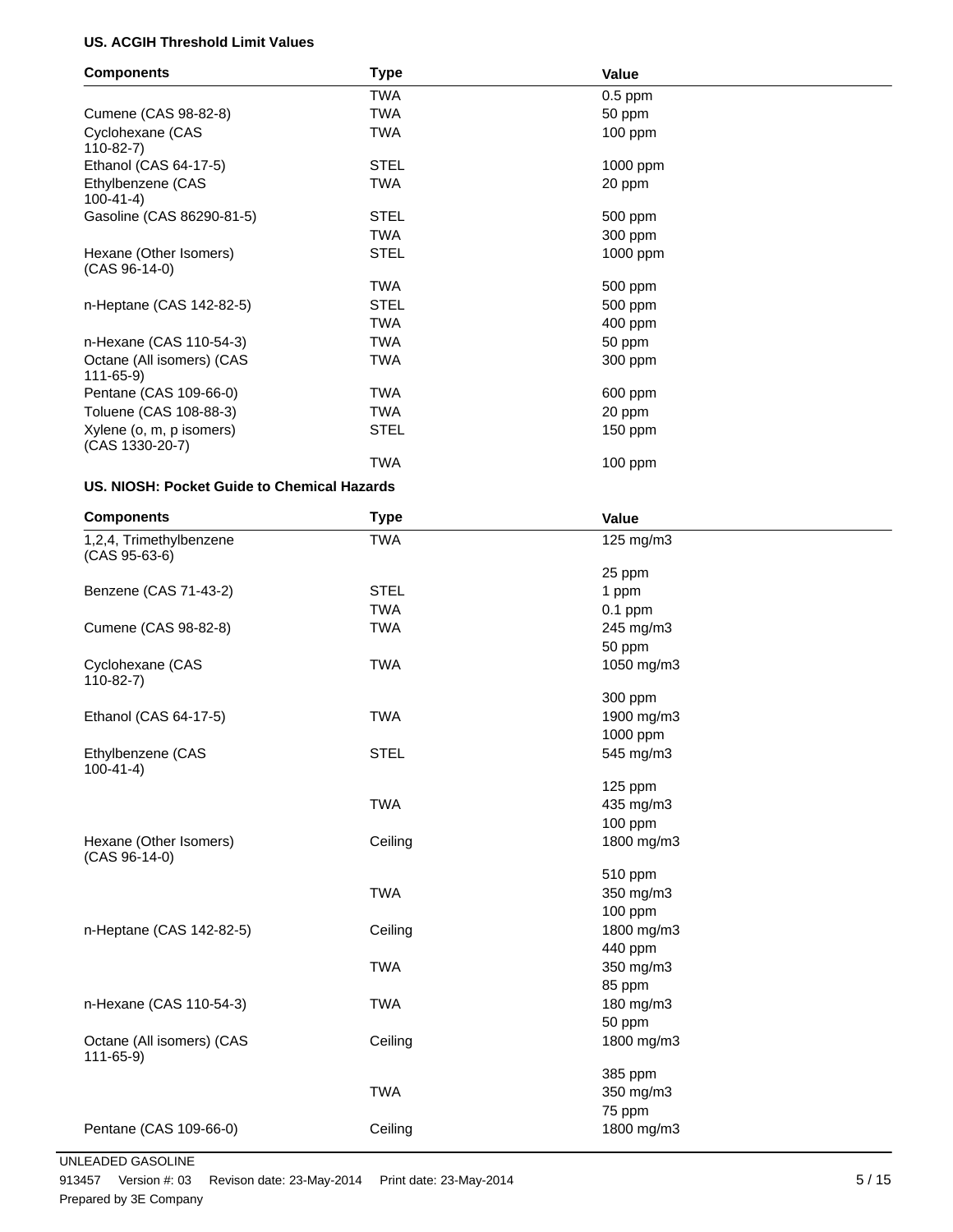#### **US. NIOSH: Pocket Guide to Chemical Hazards**

| <b>Components</b>                           | <b>Type</b> | Value     |  |
|---------------------------------------------|-------------|-----------|--|
|                                             |             | 610 ppm   |  |
|                                             | <b>TWA</b>  | 350 mg/m3 |  |
|                                             |             | $120$ ppm |  |
| Toluene (CAS 108-88-3)                      | <b>STEL</b> | 560 mg/m3 |  |
|                                             |             | 150 ppm   |  |
|                                             | <b>TWA</b>  | 375 mg/m3 |  |
|                                             |             | $100$ ppm |  |
| Xylene (o, m, p isomers)<br>(CAS 1330-20-7) | <b>STEL</b> | 655 mg/m3 |  |
|                                             |             | 150 ppm   |  |
|                                             | <b>TWA</b>  | 435 mg/m3 |  |
|                                             |             | $100$ ppm |  |

#### **Biological limit values**

#### **ACGIH Biological Exposure Indices**

| <b>Components</b>                           | Value               | <b>Determinant</b>                                        | <b>Specimen</b>        | <b>Sampling Time</b> |
|---------------------------------------------|---------------------|-----------------------------------------------------------|------------------------|----------------------|
| Benzene (CAS 71-43-2)                       | $25 \mu g/g$        | S-Phenylmerca<br>pturic acid                              | Creatinine<br>in urine | $\star$              |
| Ethylbenzene (CAS<br>$100 - 41 - 4$         | $0.7$ g/g           | Sum of<br>mandelic acid<br>and<br>phenylglyoxylic<br>acid | Creatinine<br>in urine | $\star$              |
| n-Hexane (CAS 110-54-3) 0.4 mg/l            |                     | 2,5-Hexanedi -<br>on, without<br>hydrolysis               |                        | $\star$              |
|                                             | $0.4$ mg/l          | 2,5-Hexanedio<br>n, without<br>hydrolysis                 | Urine                  | $\star$              |
| Toluene (CAS 108-88-3)                      | $0.3 \text{ mq/q}$  | o-Cresol, with<br>hydrolysis                              | Creatinine<br>in urine | $^\star$             |
|                                             | $0.03$ mg/l         | Toluene                                                   | Urine                  | $\star$              |
|                                             | $0.02 \text{ mg/l}$ | Toluene                                                   | <b>Blood</b>           | $\star$              |
| Xylene (o, m, p isomers)<br>(CAS 1330-20-7) | 1.5 $q/q$           | Methylhippuric<br>acids                                   | Creatinine<br>in urine | $\star$              |

\* - For sampling details, please see the source document.

#### **Exposure guidelines**

| US - California OELs: Skin designation            |                                                                                                                                                                                                                                             |
|---------------------------------------------------|---------------------------------------------------------------------------------------------------------------------------------------------------------------------------------------------------------------------------------------------|
| Benzene (CAS 71-43-2)                             | Can be absorbed through the skin.                                                                                                                                                                                                           |
| Cumene (CAS 98-82-8)                              | Can be absorbed through the skin.                                                                                                                                                                                                           |
| n-Hexane (CAS 110-54-3)                           | Can be absorbed through the skin.                                                                                                                                                                                                           |
| Toluene (CAS 108-88-3)                            | Can be absorbed through the skin.                                                                                                                                                                                                           |
| US - Minnesota Haz Subs: Skin designation applies |                                                                                                                                                                                                                                             |
| Cumene (CAS 98-82-8)                              | Skin designation applies.                                                                                                                                                                                                                   |
| Toluene (CAS 108-88-3)                            | Skin designation applies.                                                                                                                                                                                                                   |
| US - Tennesse OELs: Skin designation              |                                                                                                                                                                                                                                             |
| Cumene (CAS 98-82-8)                              | Can be absorbed through the skin.                                                                                                                                                                                                           |
| US ACGIH Threshold Limit Values: Skin designation |                                                                                                                                                                                                                                             |
| Benzene (CAS 71-43-2)                             | Can be absorbed through the skin.                                                                                                                                                                                                           |
| n-Hexane (CAS 110-54-3)                           | Can be absorbed through the skin.                                                                                                                                                                                                           |
| US. NIOSH: Pocket Guide to Chemical Hazards       |                                                                                                                                                                                                                                             |
| Cumene (CAS 98-82-8)                              | Can be absorbed through the skin.                                                                                                                                                                                                           |
|                                                   | US. OSHA Table Z-1 Limits for Air Contaminants (29 CFR 1910.1000)                                                                                                                                                                           |
| Cumene (CAS 98-82-8)                              | Can be absorbed through the skin.                                                                                                                                                                                                           |
| Appropriate engineering<br>controls               | Provide adequate general and local exhaust ventilation. Use process enclosures, local exhaust<br>ventilation, or other engineering controls to control airborne levels below recommended exposure<br>limits. Use explosion-proof equipment. |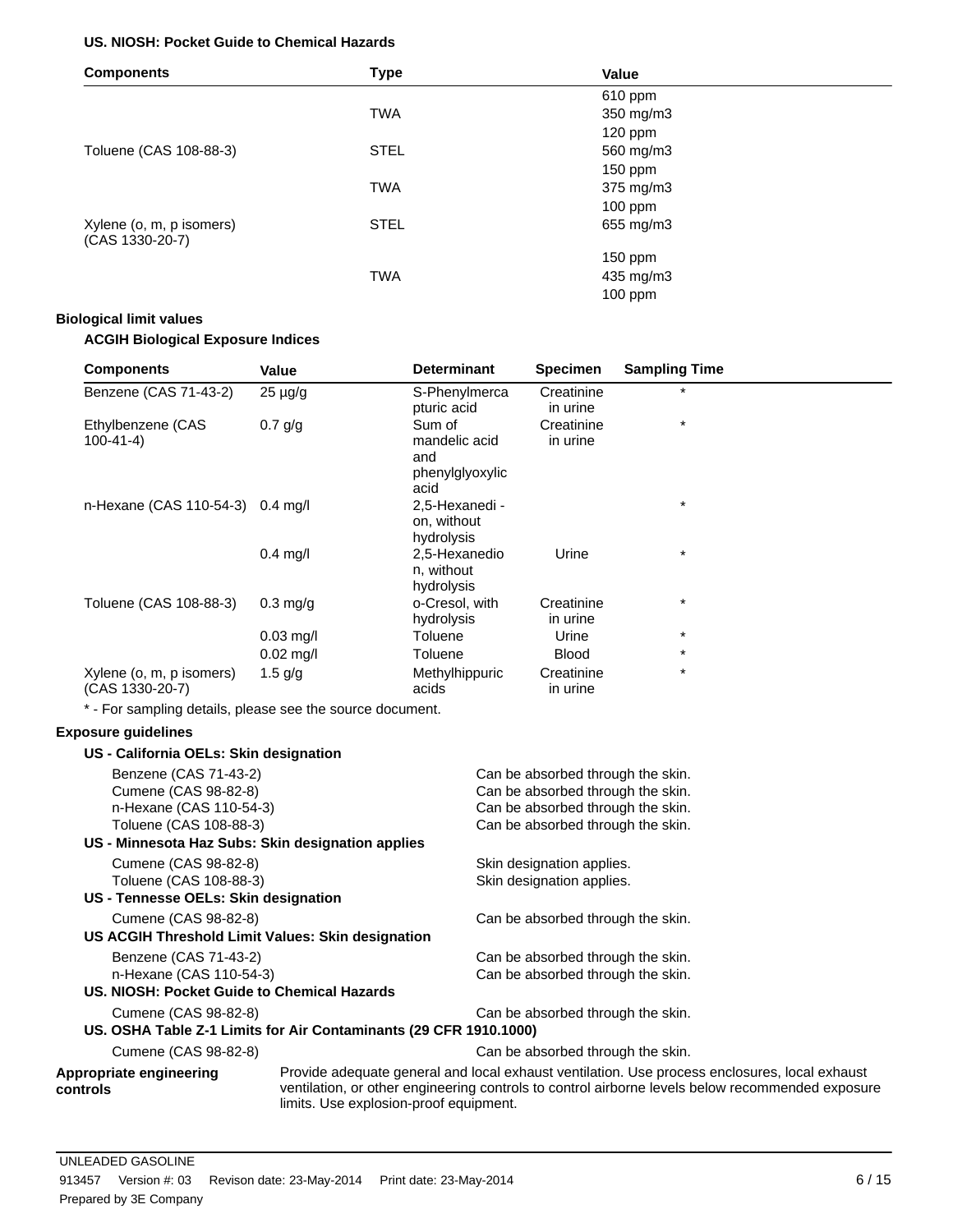#### **Individual protection measures, such as personal protective equipment**

| Eye/face protection               | Wear safety glasses. If splash potential exists, wear full face shield or chemical goggles.                                                                                                                                                                                                                                                                                                                                                                                                                                                                                                                                                                                                                         |
|-----------------------------------|---------------------------------------------------------------------------------------------------------------------------------------------------------------------------------------------------------------------------------------------------------------------------------------------------------------------------------------------------------------------------------------------------------------------------------------------------------------------------------------------------------------------------------------------------------------------------------------------------------------------------------------------------------------------------------------------------------------------|
| <b>Skin protection</b>            |                                                                                                                                                                                                                                                                                                                                                                                                                                                                                                                                                                                                                                                                                                                     |
| <b>Hand protection</b>            | Avoid exposure - obtain special instructions before use. Wear protective gloves. Be aware that the<br>liquid may penetrate the gloves. Frequent change is advisable. Suitable gloves can be<br>recommended by the glove supplier.                                                                                                                                                                                                                                                                                                                                                                                                                                                                                   |
| <b>Other</b>                      | Wear chemical-resistant, impervious gloves. Full body suit and boots are recommended when<br>handling large volumes or in emergency situations. Flame retardant protective clothing is<br>recommended.                                                                                                                                                                                                                                                                                                                                                                                                                                                                                                              |
| <b>Respiratory protection</b>     | Use a properly fitted, air-purifying or air-fed respirator complying with an approved standard if a<br>risk assessment indicates this is necessary. Respirator selection must be based on known or<br>anticipated exposure levels, the hazards of the product and the safe working limits of the selected<br>respirator. If workplace exposure limits for product or components are exceeded, NIOSH approved<br>equipment should be worn. Proper respirator selection should be determined by adequately<br>trained personnel, based on the contaminants, the degree of potential exposure and published<br>respiratory protection factors. This equipment should be available for nonroutine and emergency<br>use. |
| <b>Thermal hazards</b>            | Wear appropriate thermal protective clothing, when necessary.                                                                                                                                                                                                                                                                                                                                                                                                                                                                                                                                                                                                                                                       |
| General hygiene<br>considerations | Consult supervisor for special handling instructions. Avoid contact with eyes. Avoid contact with<br>skin. Keep away from food and drink. Wash hands before breaks and immediately after handling<br>the product. Provide eyewash station and safety shower. Handle in accordance with good<br>industrial hygiene and safety practice.                                                                                                                                                                                                                                                                                                                                                                              |

## **9. Physical and chemical properties**

| Appearance                                        | Light straw to red clear liquid with characteristic strong odor of gasoline.                                                                                                   |  |  |
|---------------------------------------------------|--------------------------------------------------------------------------------------------------------------------------------------------------------------------------------|--|--|
| <b>Physical state</b>                             | Liquid.                                                                                                                                                                        |  |  |
| Form                                              | Liquid.                                                                                                                                                                        |  |  |
| Color                                             | Light straw to red clear.                                                                                                                                                      |  |  |
| Odor                                              | Characteristic Gasoline Odor (Strong).                                                                                                                                         |  |  |
| <b>Odor threshold</b>                             | Not available.                                                                                                                                                                 |  |  |
| pH                                                | Not available.                                                                                                                                                                 |  |  |
| Melting point/freezing point                      | 44.01 °F (6.67 °C) May start to solidify at this temperature. This is based on data for the following<br>ingredient: Cyclohexane. Weighted average: -91.9 deg C (-133.4 deg F) |  |  |
| Initial boiling point and boiling<br>range        | 80.06 - 440.06 °F (26.7 - 226.7 °C)                                                                                                                                            |  |  |
| <b>Flash point</b>                                | $-40.0$ °F ( $-40.0$ °C) (closed cup)                                                                                                                                          |  |  |
| <b>Evaporation rate</b>                           | 10 - 11 BuAc                                                                                                                                                                   |  |  |
| Flammability (solid, gas)                         | Not available.                                                                                                                                                                 |  |  |
| Upper/lower flammability or explosive limits      |                                                                                                                                                                                |  |  |
| <b>Flammability limit - lower</b><br>(%)          | 1.3%                                                                                                                                                                           |  |  |
| <b>Flammability limit - upper</b><br>$(\%)$       | 7.1%                                                                                                                                                                           |  |  |
| Explosive limit - lower (%)                       | Not available.                                                                                                                                                                 |  |  |
| Explosive limit - upper (%)                       | Not available.                                                                                                                                                                 |  |  |
| Vapor pressure                                    | 60.8 - 101.3 kPa (20 $^{\circ}$ C)                                                                                                                                             |  |  |
| Vapor density                                     | $3 - 4$ (Air=1)                                                                                                                                                                |  |  |
| <b>Relative density</b>                           | Not available.                                                                                                                                                                 |  |  |
| Solubility(ies)                                   |                                                                                                                                                                                |  |  |
| Solubility (water)                                | Very slightly soluble.                                                                                                                                                         |  |  |
| <b>Partition coefficient</b><br>(n-octanol/water) | Not available.                                                                                                                                                                 |  |  |
| <b>Auto-ignition temperature</b>                  | $>$ 500 °F ( $>$ 260 °C)                                                                                                                                                       |  |  |
| <b>Decomposition temperature</b>                  | Not available.                                                                                                                                                                 |  |  |
| <b>Viscosity</b>                                  | Not available.                                                                                                                                                                 |  |  |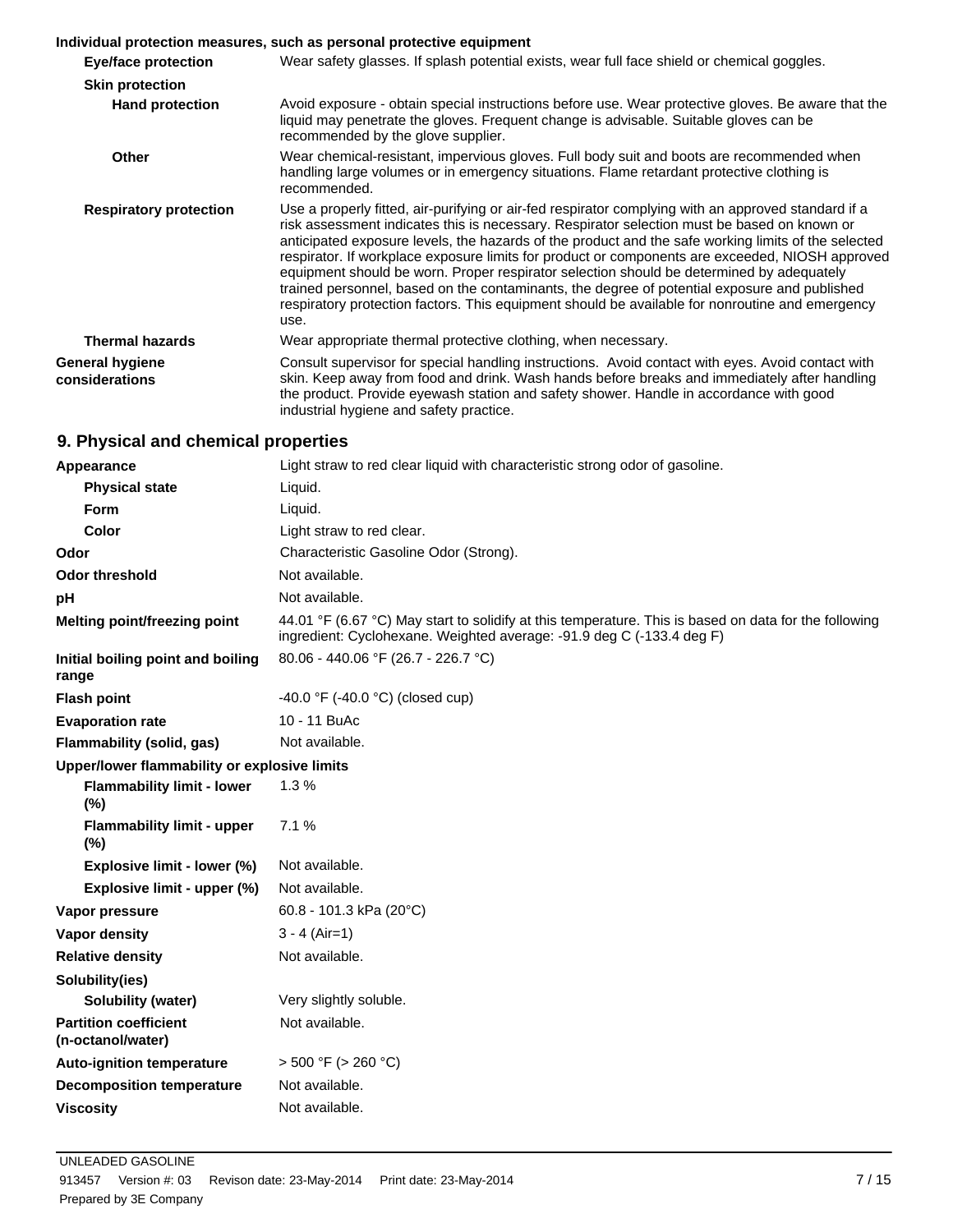| <b>Other information</b> |              |
|--------------------------|--------------|
| <b>Flash point class</b> | Flammable IA |
| VOC (Weight %)           | $100\%$      |

## **10. Stability and reactivity**

| <b>Reactivity</b>                            | None known.                                                                                                                                                                                                                                                                                      |
|----------------------------------------------|--------------------------------------------------------------------------------------------------------------------------------------------------------------------------------------------------------------------------------------------------------------------------------------------------|
| <b>Chemical stability</b>                    | Stable under normal temperature conditions and recommended use.                                                                                                                                                                                                                                  |
| <b>Possibility of hazardous</b><br>reactions | Hazardous polymerization does not occur.                                                                                                                                                                                                                                                         |
| <b>Conditions to avoid</b>                   | Heat, flames and sparks, Ignition sources. Contact with incompatible materials. Do not pressurize,<br>cut, weld, braze, solder, drill, grind or expose empty containers to heat, flame, sparks, static<br>electricity, or other sources of ignition; they may explode and cause injury or death. |
| Incompatible materials                       | Strong oxidizing agents.                                                                                                                                                                                                                                                                         |
| <b>Hazardous decomposition</b><br>products   | No hazardous decomposition products are known.                                                                                                                                                                                                                                                   |

## **11. Toxicological information**

#### **Information on likely routes of exposure**

| Ingestion                                                                          | Swallowing or vomiting of the liquid may result in aspiration into the lungs.                                                                                                                                                                                                                                                                           |  |  |
|------------------------------------------------------------------------------------|---------------------------------------------------------------------------------------------------------------------------------------------------------------------------------------------------------------------------------------------------------------------------------------------------------------------------------------------------------|--|--|
| <b>Inhalation</b>                                                                  | In high concentrations, mists/vapors may irritate throat and respiratory system and cause<br>coughing. May cause drowsiness or dizziness.                                                                                                                                                                                                               |  |  |
| <b>Skin contact</b>                                                                | Causes skin irritation. Prolonged contact may cause dryness of the skin.                                                                                                                                                                                                                                                                                |  |  |
| Eye contact                                                                        | May cause eye irritation.                                                                                                                                                                                                                                                                                                                               |  |  |
| Symptoms related to the<br>physical, chemical and<br>toxicological characteristics | Irritation of nose and throat. Irritation of eyes and mucous membranes. Skin irritation.<br>Unconsciousness. Corneal damage. Narcosis. Cyanosis (blue tissue condition, nails, lips, and/or<br>skin). Decrease in motor functions. Behavioral changes. Edema. Liver enlargement. Jaundice.<br>Conjunctivitis. Proteinuria. Defatting of the skin. Rash. |  |  |

#### **Information on toxicological effects**

Acute toxicity **Based on available data, the classification criteria are not met.** 

| <b>Components</b>                     | <b>Species</b> | <b>Test Results</b>   |  |  |
|---------------------------------------|----------------|-----------------------|--|--|
| 1,2,4, Trimethylbenzene (CAS 95-63-6) |                |                       |  |  |
| Acute                                 |                |                       |  |  |
| Dermal                                |                |                       |  |  |
| LD50                                  | Rabbit         | > 3160 mg/kg          |  |  |
| Inhalation                            |                |                       |  |  |
| LC50                                  | Rat            | > 2000 mg/l, 48 Hours |  |  |
| Oral                                  |                |                       |  |  |
| LD50                                  | Rat            | 6 g/kg                |  |  |
| Benzene (CAS 71-43-2)                 |                |                       |  |  |
| Acute                                 |                |                       |  |  |
| Oral                                  |                |                       |  |  |
| LD50                                  | Rat            | 3306 mg/kg            |  |  |
| Cumene (CAS 98-82-8)                  |                |                       |  |  |
| Acute                                 |                |                       |  |  |
| Inhalation                            |                |                       |  |  |
| LC50                                  | Mouse          | 2000 mg/l, 7 Hours    |  |  |
|                                       | Rat            | 8000 mg/l, 4 Hours    |  |  |
| Oral                                  |                |                       |  |  |
| LD50                                  | Rat            | 1400 mg/kg            |  |  |
| Cyclohexane (CAS 110-82-7)            |                |                       |  |  |
| <b>Acute</b>                          |                |                       |  |  |
| Oral                                  |                |                       |  |  |
| LD50                                  | Rat            | 12705 mg/kg           |  |  |
|                                       |                |                       |  |  |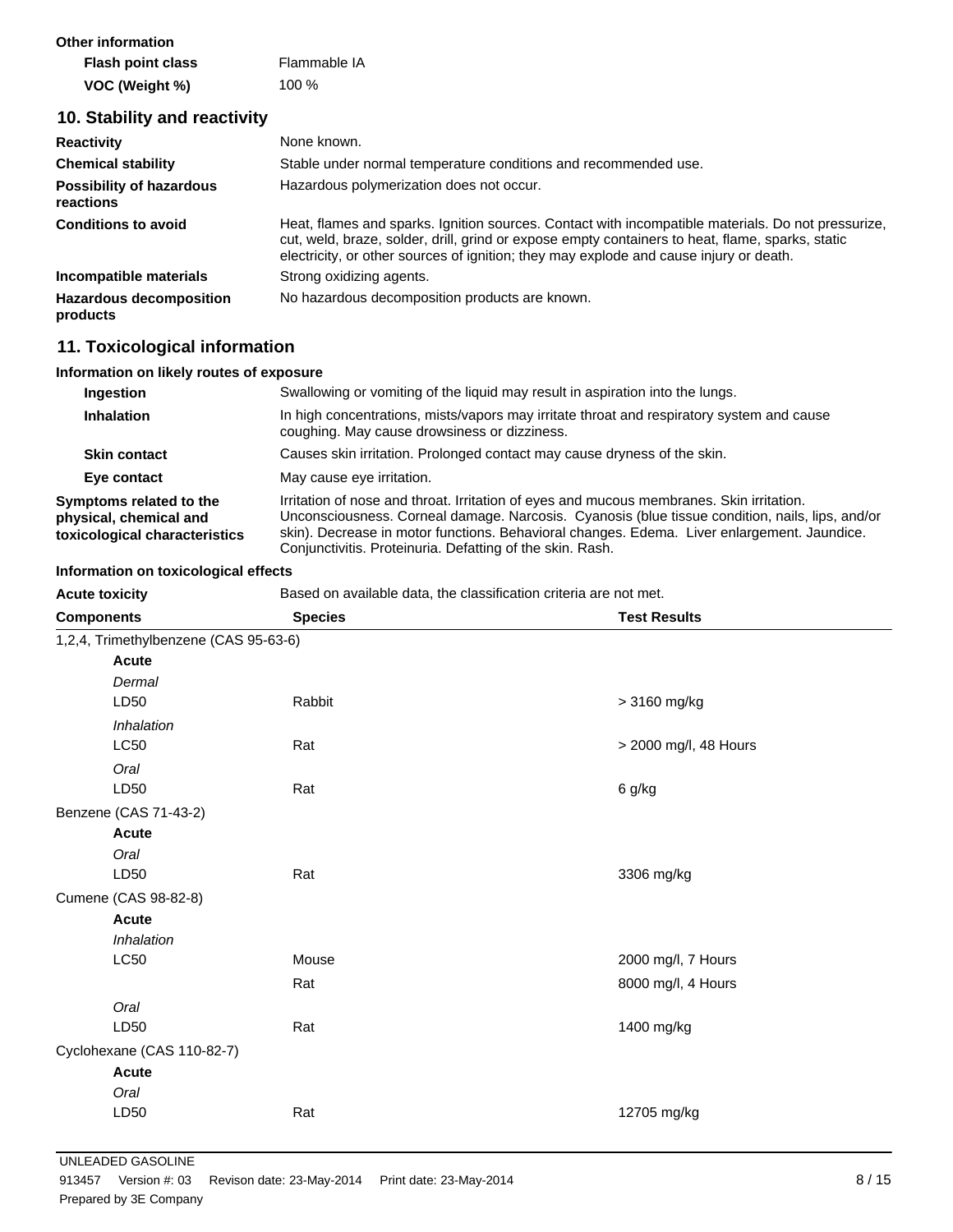| <b>Components</b> |                                          | <b>Species</b>                                                                                                                                                                                                                                                                                                                                                                                                                                                                                                                     | <b>Test Results</b>              |  |  |
|-------------------|------------------------------------------|------------------------------------------------------------------------------------------------------------------------------------------------------------------------------------------------------------------------------------------------------------------------------------------------------------------------------------------------------------------------------------------------------------------------------------------------------------------------------------------------------------------------------------|----------------------------------|--|--|
|                   | Ethanol (CAS 64-17-5)                    |                                                                                                                                                                                                                                                                                                                                                                                                                                                                                                                                    |                                  |  |  |
|                   | <b>Acute</b>                             |                                                                                                                                                                                                                                                                                                                                                                                                                                                                                                                                    |                                  |  |  |
|                   | Inhalation                               |                                                                                                                                                                                                                                                                                                                                                                                                                                                                                                                                    |                                  |  |  |
|                   | LC50                                     | Rat                                                                                                                                                                                                                                                                                                                                                                                                                                                                                                                                | 30000 mg/m3                      |  |  |
|                   | Ethylbenzene (CAS 100-41-4)              |                                                                                                                                                                                                                                                                                                                                                                                                                                                                                                                                    |                                  |  |  |
|                   | <b>Acute</b>                             |                                                                                                                                                                                                                                                                                                                                                                                                                                                                                                                                    |                                  |  |  |
|                   | Dermal                                   |                                                                                                                                                                                                                                                                                                                                                                                                                                                                                                                                    |                                  |  |  |
|                   | LD50                                     | Rabbit                                                                                                                                                                                                                                                                                                                                                                                                                                                                                                                             | > 5000 mg/kg                     |  |  |
|                   | Oral                                     |                                                                                                                                                                                                                                                                                                                                                                                                                                                                                                                                    |                                  |  |  |
|                   | LD50                                     | Rat                                                                                                                                                                                                                                                                                                                                                                                                                                                                                                                                | 5.46 g/kg                        |  |  |
|                   | n-Heptane (CAS 142-82-5)                 |                                                                                                                                                                                                                                                                                                                                                                                                                                                                                                                                    |                                  |  |  |
|                   | <b>Acute</b>                             |                                                                                                                                                                                                                                                                                                                                                                                                                                                                                                                                    |                                  |  |  |
|                   | Inhalation                               |                                                                                                                                                                                                                                                                                                                                                                                                                                                                                                                                    |                                  |  |  |
|                   | <b>LC50</b>                              | Rat                                                                                                                                                                                                                                                                                                                                                                                                                                                                                                                                | 103 mg/l, 4 Hours                |  |  |
|                   | n-Hexane (CAS 110-54-3)                  |                                                                                                                                                                                                                                                                                                                                                                                                                                                                                                                                    |                                  |  |  |
|                   | <b>Acute</b>                             |                                                                                                                                                                                                                                                                                                                                                                                                                                                                                                                                    |                                  |  |  |
|                   | Oral<br>LD50                             | Rat                                                                                                                                                                                                                                                                                                                                                                                                                                                                                                                                | 28710 mg/kg                      |  |  |
|                   |                                          |                                                                                                                                                                                                                                                                                                                                                                                                                                                                                                                                    |                                  |  |  |
|                   | Octane (All isomers) (CAS 111-65-9)      |                                                                                                                                                                                                                                                                                                                                                                                                                                                                                                                                    |                                  |  |  |
|                   | <b>Acute</b><br>Inhalation               |                                                                                                                                                                                                                                                                                                                                                                                                                                                                                                                                    |                                  |  |  |
|                   | LC50                                     | Rat                                                                                                                                                                                                                                                                                                                                                                                                                                                                                                                                | 118 mg/l, 4 Hours                |  |  |
|                   | Pentane (CAS 109-66-0)                   |                                                                                                                                                                                                                                                                                                                                                                                                                                                                                                                                    |                                  |  |  |
|                   | <b>Acute</b>                             |                                                                                                                                                                                                                                                                                                                                                                                                                                                                                                                                    |                                  |  |  |
|                   | Inhalation                               |                                                                                                                                                                                                                                                                                                                                                                                                                                                                                                                                    |                                  |  |  |
|                   | <b>LC50</b>                              | Rat                                                                                                                                                                                                                                                                                                                                                                                                                                                                                                                                | 364 mg/l, 4 Hours                |  |  |
|                   | Toluene (CAS 108-88-3)                   |                                                                                                                                                                                                                                                                                                                                                                                                                                                                                                                                    |                                  |  |  |
|                   | <b>Acute</b>                             |                                                                                                                                                                                                                                                                                                                                                                                                                                                                                                                                    |                                  |  |  |
|                   | Dermal                                   |                                                                                                                                                                                                                                                                                                                                                                                                                                                                                                                                    |                                  |  |  |
|                   | LD50                                     | Rabbit                                                                                                                                                                                                                                                                                                                                                                                                                                                                                                                             | 14.1 ml/kg                       |  |  |
|                   | Inhalation                               |                                                                                                                                                                                                                                                                                                                                                                                                                                                                                                                                    | 8000 mg/l, 4 Hours<br>$2.6$ g/kg |  |  |
|                   | LC50                                     | Rat                                                                                                                                                                                                                                                                                                                                                                                                                                                                                                                                |                                  |  |  |
|                   | Oral                                     |                                                                                                                                                                                                                                                                                                                                                                                                                                                                                                                                    |                                  |  |  |
|                   | LD50                                     | Rat                                                                                                                                                                                                                                                                                                                                                                                                                                                                                                                                |                                  |  |  |
|                   | Xylene (o, m, p isomers) (CAS 1330-20-7) |                                                                                                                                                                                                                                                                                                                                                                                                                                                                                                                                    |                                  |  |  |
|                   | Acute                                    |                                                                                                                                                                                                                                                                                                                                                                                                                                                                                                                                    |                                  |  |  |
|                   | Oral                                     |                                                                                                                                                                                                                                                                                                                                                                                                                                                                                                                                    |                                  |  |  |
|                   | LD50                                     | Rat                                                                                                                                                                                                                                                                                                                                                                                                                                                                                                                                | 4300 mg/kg                       |  |  |
|                   | <b>Skin corrosion/irritation</b>         | Causes skin irritation.                                                                                                                                                                                                                                                                                                                                                                                                                                                                                                            |                                  |  |  |
|                   | Serious eye damage/eye                   | Based on available data, the classification criteria are not met.                                                                                                                                                                                                                                                                                                                                                                                                                                                                  |                                  |  |  |
| irritation        |                                          |                                                                                                                                                                                                                                                                                                                                                                                                                                                                                                                                    |                                  |  |  |
|                   | Respiratory or skin sensitization        |                                                                                                                                                                                                                                                                                                                                                                                                                                                                                                                                    |                                  |  |  |
|                   | <b>Respiratory sensitization</b>         | Based on available data, the classification criteria are not met.                                                                                                                                                                                                                                                                                                                                                                                                                                                                  |                                  |  |  |
|                   | <b>Skin sensitization</b>                | Based on available data, the classification criteria are not met.<br>This substance may have a potential for sensitization which may provoke an allergic reaction<br>among sensitive individuals.                                                                                                                                                                                                                                                                                                                                  |                                  |  |  |
|                   | Germ cell mutagenicity                   | May cause genetic defects.<br>In in-vitro experiments, neither benzene, toluene nor xylene changed the number of<br>sister-chromatid exchanges (SCEs) or the number of chromosomal aberrations in human<br>lymphocytes. However, toluene and xylene caused a significant cell growth inhibition which was<br>not observed with benzene in the same concentrations. In in-vivo experiments, toluene changed<br>the number of sister-chromatid exchanges (SCEs) in human lymphocytes. Toluene may cause<br>heritable genetic damage. |                                  |  |  |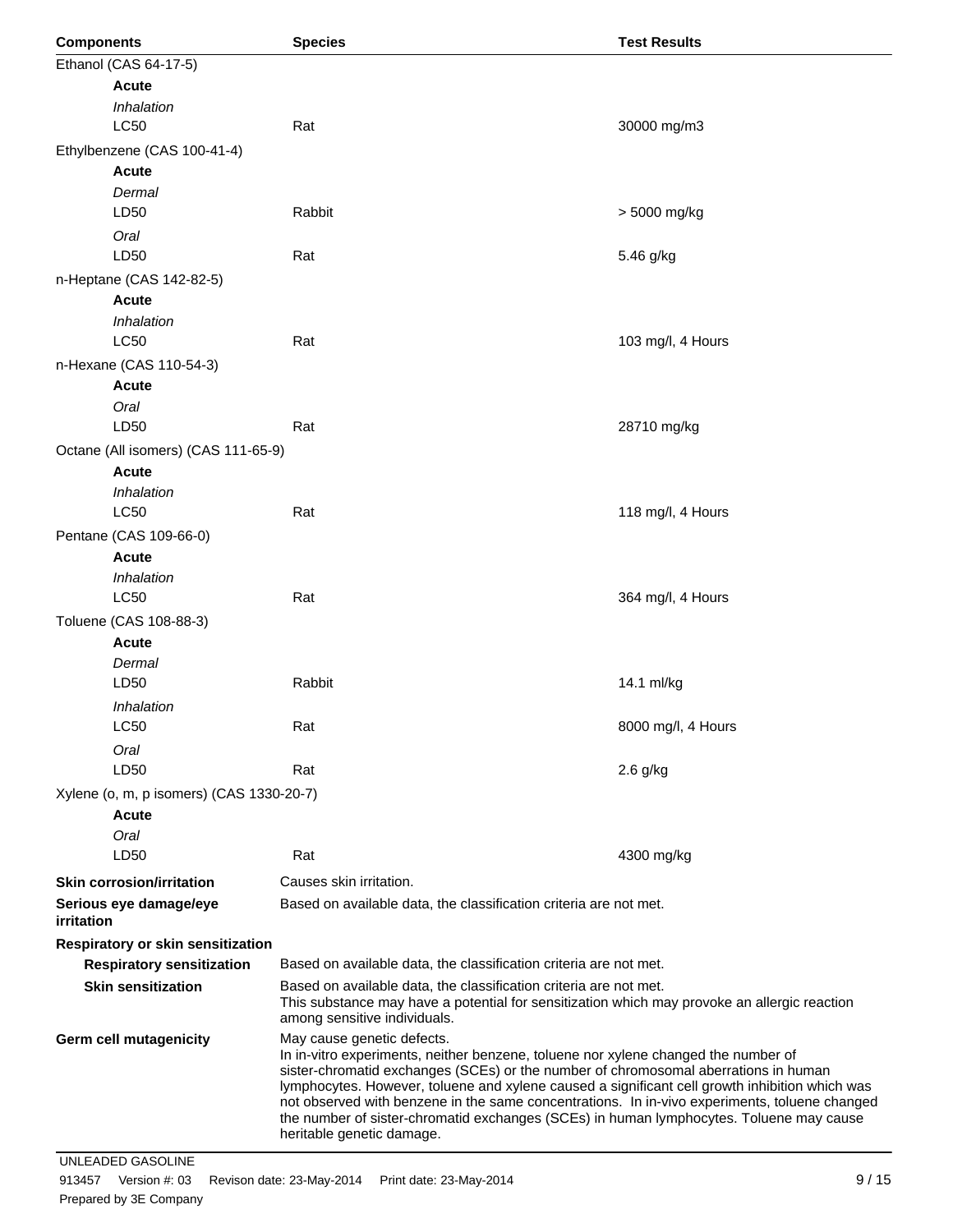| Carcinogenicity                                                    | May cause cancer.                                                                                                                                                                                                                                                                                                                                                                                                                                                                                                                                                                                                                                                                                                                                                                                                                                                                                                                                                                                                                                                                   |                                                     |  |
|--------------------------------------------------------------------|-------------------------------------------------------------------------------------------------------------------------------------------------------------------------------------------------------------------------------------------------------------------------------------------------------------------------------------------------------------------------------------------------------------------------------------------------------------------------------------------------------------------------------------------------------------------------------------------------------------------------------------------------------------------------------------------------------------------------------------------------------------------------------------------------------------------------------------------------------------------------------------------------------------------------------------------------------------------------------------------------------------------------------------------------------------------------------------|-----------------------------------------------------|--|
| <b>IARC Monographs. Overall Evaluation of Carcinogenicity</b>      |                                                                                                                                                                                                                                                                                                                                                                                                                                                                                                                                                                                                                                                                                                                                                                                                                                                                                                                                                                                                                                                                                     |                                                     |  |
| Benzene (CAS 71-43-2)                                              |                                                                                                                                                                                                                                                                                                                                                                                                                                                                                                                                                                                                                                                                                                                                                                                                                                                                                                                                                                                                                                                                                     | 1 Carcinogenic to humans.                           |  |
| Cumene (CAS 98-82-8)                                               |                                                                                                                                                                                                                                                                                                                                                                                                                                                                                                                                                                                                                                                                                                                                                                                                                                                                                                                                                                                                                                                                                     | 2B Possibly carcinogenic to humans.                 |  |
| Ethylbenzene (CAS 100-41-4)                                        |                                                                                                                                                                                                                                                                                                                                                                                                                                                                                                                                                                                                                                                                                                                                                                                                                                                                                                                                                                                                                                                                                     | 2B Possibly carcinogenic to humans.                 |  |
| Gasoline (CAS 86290-81-5)                                          |                                                                                                                                                                                                                                                                                                                                                                                                                                                                                                                                                                                                                                                                                                                                                                                                                                                                                                                                                                                                                                                                                     | 2B Possibly carcinogenic to humans.                 |  |
| Toluene (CAS 108-88-3)                                             |                                                                                                                                                                                                                                                                                                                                                                                                                                                                                                                                                                                                                                                                                                                                                                                                                                                                                                                                                                                                                                                                                     | 3 Not classifiable as to carcinogenicity to humans. |  |
| Xylene (o, m, p isomers) (CAS 1330-20-7)                           |                                                                                                                                                                                                                                                                                                                                                                                                                                                                                                                                                                                                                                                                                                                                                                                                                                                                                                                                                                                                                                                                                     | 3 Not classifiable as to carcinogenicity to humans. |  |
| <b>NTP Report on Carcinogens</b>                                   |                                                                                                                                                                                                                                                                                                                                                                                                                                                                                                                                                                                                                                                                                                                                                                                                                                                                                                                                                                                                                                                                                     |                                                     |  |
| Benzene (CAS 71-43-2)                                              |                                                                                                                                                                                                                                                                                                                                                                                                                                                                                                                                                                                                                                                                                                                                                                                                                                                                                                                                                                                                                                                                                     | Known To Be Human Carcinogen.                       |  |
| US. OSHA Specifically Regulated Substances (29 CFR 1910.1001-1050) |                                                                                                                                                                                                                                                                                                                                                                                                                                                                                                                                                                                                                                                                                                                                                                                                                                                                                                                                                                                                                                                                                     |                                                     |  |
| Benzene (CAS 71-43-2)                                              |                                                                                                                                                                                                                                                                                                                                                                                                                                                                                                                                                                                                                                                                                                                                                                                                                                                                                                                                                                                                                                                                                     | Cancer                                              |  |
| <b>Reproductive toxicity</b>                                       | Suspected of damaging fertility or the unborn child.<br>Benzene, xylene and toluene have demonstrated animal effects of reproductive toxicity. Animal<br>studies of benzene have shown testicular effects, alterations in reproductive cycles, chromosomal<br>aberrations and embryo/fetotoxicity. Ethanol has demonstrated human effects of reproductive<br>toxicity. Can cause adverse reproductive effects - such as birth defects, miscarriages, or infertility.<br>Avoid exposure to women during early pregnancy. Avoid contact during pregnancy/while nursing.                                                                                                                                                                                                                                                                                                                                                                                                                                                                                                               |                                                     |  |
| Specific target organ toxicity -<br>single exposure                | May cause drowsiness or dizziness.                                                                                                                                                                                                                                                                                                                                                                                                                                                                                                                                                                                                                                                                                                                                                                                                                                                                                                                                                                                                                                                  |                                                     |  |
| Specific target organ toxicity -<br>repeated exposure              | May cause damage to the following organs through prolonged or repeated exposure: Blood.<br>Kidneys. Liver.                                                                                                                                                                                                                                                                                                                                                                                                                                                                                                                                                                                                                                                                                                                                                                                                                                                                                                                                                                          |                                                     |  |
| <b>Aspiration hazard</b>                                           | May be fatal if swallowed and enters airways.                                                                                                                                                                                                                                                                                                                                                                                                                                                                                                                                                                                                                                                                                                                                                                                                                                                                                                                                                                                                                                       |                                                     |  |
| <b>Chronic effects</b>                                             | Repeated exposure of laboratory animals to high concentrations of gasoline vapors has caused<br>kidney damage and cancer in rats and cancer in mice. Gasoline was evaluated for genetic activity<br>in assays using microbial cells, cultured mammalian cells and rat bone marrow cells. The results<br>were all negative so gasoline was considered nonmutagenic under these conditions.<br>Overexposure to this product or its components has been suggested as a cause of liver<br>abnormalities in laboratory animals and humans. Lifetime studies by the American Petroleum<br>Institute have shown that kidney damage and kidney cancer can occur in male rats after prolonged<br>inhalation exposures at elevated concentrations of total gasoline. Kidneys of mice and female rats<br>were unaffected. The U.S. EPA Risk Assessment Forum has concluded that the male rat kidney<br>tumor results are not relevant for humans. Total gasoline exposure also produced liver tumors in<br>female mice only. The implication of these data for humans has not been determined. |                                                     |  |
| <b>Further information</b>                                         | Symptoms may be delayed.                                                                                                                                                                                                                                                                                                                                                                                                                                                                                                                                                                                                                                                                                                                                                                                                                                                                                                                                                                                                                                                            |                                                     |  |

# **12. Ecological information**

| Toxic to aquatic organisms, may cause long-term adverse effects in the aquatic environment.<br>cotoxicity |             |                                                                   |                             |
|-----------------------------------------------------------------------------------------------------------|-------------|-------------------------------------------------------------------|-----------------------------|
| <b>Components</b>                                                                                         |             | <b>Species</b>                                                    | <b>Test Results</b>         |
| 1,2,4, Trimethylbenzene (CAS 95-63-6)                                                                     |             |                                                                   |                             |
| <b>Aquatic</b>                                                                                            |             |                                                                   |                             |
| Fish                                                                                                      | LC50        | Fathead minnow (Pimephales promelas) 7.19 - 8.28 mg/l, 96 hours   |                             |
| Benzene (CAS 71-43-2)                                                                                     |             |                                                                   |                             |
| <b>Aquatic</b>                                                                                            |             |                                                                   |                             |
| Crustacea                                                                                                 | EC50        | Water flea (Daphnia magna)                                        | 8.76 - 15.6 mg/l, 48 hours  |
| <b>Fish</b>                                                                                               | <b>LC50</b> | Rainbow trout, donaldson trout<br>(Oncorhynchus mykiss)           | 7.2 - 11.7 mg/l, 96 hours   |
| Cumene (CAS 98-82-8)                                                                                      |             |                                                                   |                             |
| <b>Aquatic</b>                                                                                            |             |                                                                   |                             |
| Crustacea                                                                                                 | EC50        | Brine shrimp (Artemia sp.)                                        | 3.55 - 11.29 mg/l, 48 hours |
| Fish                                                                                                      | <b>LC50</b> | Rainbow trout, donaldson trout<br>(Oncorhynchus mykiss)           | 2.7 mg/l, 96 hours          |
| Cyclohexane (CAS 110-82-7)                                                                                |             |                                                                   |                             |
| <b>Aquatic</b>                                                                                            |             |                                                                   |                             |
| Fish                                                                                                      | LC50        | Fathead minnow (Pimephales promelas) 3.961 - 5.181 mg/l, 96 hours |                             |
|                                                                                                           |             | Striped bass (Morone saxatilis)                                   | 8.3 mg/l, 96 hours          |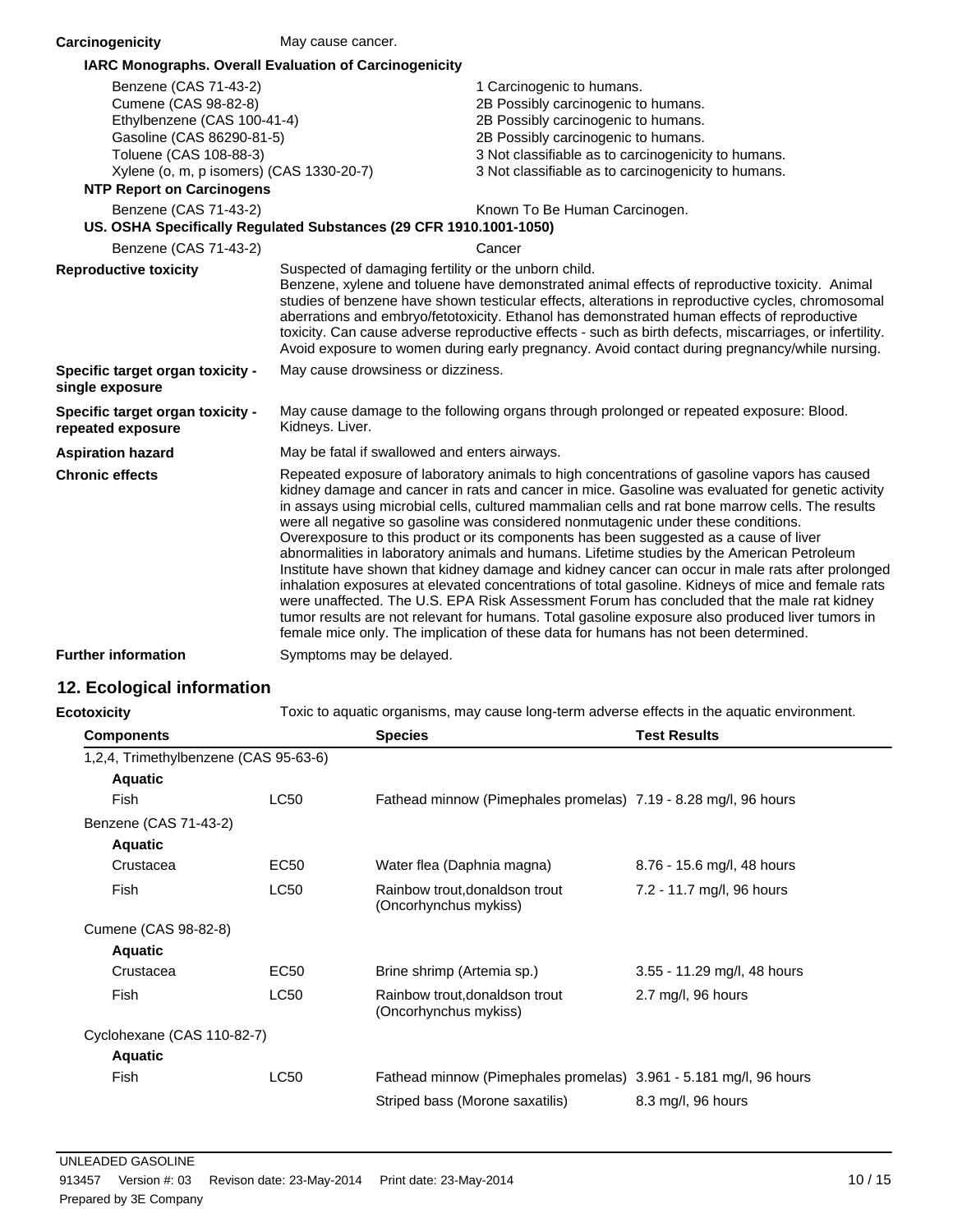| <b>Components</b>                                                    |                | <b>Species</b>                                                    | <b>Test Results</b>        |
|----------------------------------------------------------------------|----------------|-------------------------------------------------------------------|----------------------------|
| Ethanol (CAS 64-17-5)                                                |                |                                                                   |                            |
| <b>Aquatic</b>                                                       |                |                                                                   |                            |
| Algae                                                                | EC50           | Freshwater algae                                                  | 275 mg/l, 72 Hours         |
|                                                                      |                | Marine water algae                                                | 1970 mg/l                  |
| Fish                                                                 | <b>LC50</b>    | Fathead minnow (Pimephales promelas) > 100 mg/l, 96 hours         |                            |
|                                                                      |                | Freshwater fish                                                   | 11200 mg/l, 96 Hours       |
| Invertebrate                                                         | <b>EC50</b>    | Freshwater invertebrate                                           | 5012 mg/l, 48 Hours        |
|                                                                      |                | Marine water invertebrate                                         | 857 mg/l, 48 Hours         |
| Ethylbenzene (CAS 100-41-4)                                          |                |                                                                   |                            |
| <b>Aquatic</b>                                                       |                |                                                                   |                            |
| Crustacea                                                            | EC50           | Water flea (Daphnia magna)                                        | 1 - 4 mg/l, 48 hours       |
| Fish                                                                 | <b>LC50</b>    | Rainbow trout, donaldson trout<br>(Oncorhynchus mykiss)           | 4 mg/l, 96 hours           |
| n-Heptane (CAS 142-82-5)                                             |                |                                                                   |                            |
| <b>Aquatic</b>                                                       |                |                                                                   |                            |
| Fish                                                                 | <b>LC50</b>    | Western mosquitofish (Gambusia affinis) 4924 mg/l, 96 hours       |                            |
| n-Hexane (CAS 110-54-3)                                              |                |                                                                   |                            |
| <b>Aquatic</b>                                                       |                |                                                                   |                            |
| Fish                                                                 | <b>LC50</b>    | Fathead minnow (Pimephales promelas) 2.101 - 2.981 mg/l, 96 hours |                            |
| Toluene (CAS 108-88-3)                                               |                |                                                                   |                            |
| <b>Aquatic</b>                                                       |                |                                                                   |                            |
| Crustacea                                                            | EC50           | Water flea (Daphnia magna)                                        | 5.46 - 9.83 mg/l, 48 hours |
| Fish                                                                 | <b>LC50</b>    | Pink salmon (Oncorhynchus gorbuscha) 6.86 - 8.48 mg/l, 96 hours   |                            |
| Xylene (o, m, p isomers) (CAS 1330-20-7)                             |                |                                                                   |                            |
| <b>Aquatic</b><br>Fish                                               | <b>LC50</b>    | Rainbow trout, donaldson trout                                    |                            |
|                                                                      |                | (Oncorhynchus mykiss)                                             | 8 mg/l, 96 Hours           |
| Persistence and degradability                                        | Not available. |                                                                   |                            |
| <b>Bioaccumulative potential</b>                                     | Not available. |                                                                   |                            |
| Partition coefficient n-octanol / water (log Kow)                    |                |                                                                   |                            |
| Benzene (CAS 71-43-2)                                                |                | 2.13                                                              |                            |
| Cumene (CAS 98-82-8)                                                 |                | 3.66                                                              |                            |
| Cyclohexane (CAS 110-82-7)                                           |                | 3.44<br>$-0.31$                                                   |                            |
| Ethanol (CAS 64-17-5)<br>Ethylbenzene (CAS 100-41-4)                 |                | 3.15                                                              |                            |
| Hexane (Other Isomers) (CAS 96-14-0)                                 |                | 3.6                                                               |                            |
| Octane (All isomers) (CAS 111-65-9)                                  |                | 5.18                                                              |                            |
| Pentane (CAS 109-66-0)                                               |                | 3.39                                                              |                            |
| Toluene (CAS 108-88-3)                                               |                | 2.73<br>3.2                                                       |                            |
| Xylene (o, m, p isomers) (CAS 1330-20-7)<br>n-Heptane (CAS 142-82-5) |                | 4.66                                                              |                            |
| n-Hexane (CAS 110-54-3)                                              |                | 3.9                                                               |                            |
| Mobility in soil                                                     | Not available. |                                                                   |                            |
| Other adverse effects                                                | Not available. |                                                                   |                            |
| 13. Disposal considerations                                          |                |                                                                   |                            |

| <b>Disposal instructions</b> | Dispose in accordance with all applicable regulations. This material and its container must be<br>disposed of as hazardous waste. Dispose of this material and its container to hazardous or special<br>waste collection point. Incinerate the material under controlled conditions in an approved<br>incinerator. Do not allow this material to drain into sewers/water supplies. Do not contaminate<br>ponds, waterways or ditches with chemical or used container. |
|------------------------------|-----------------------------------------------------------------------------------------------------------------------------------------------------------------------------------------------------------------------------------------------------------------------------------------------------------------------------------------------------------------------------------------------------------------------------------------------------------------------|
| Hazardous waste code         | D001: Waste Flammable material with a flash point $<$ 140 °F<br>D018: Waste Benzene                                                                                                                                                                                                                                                                                                                                                                                   |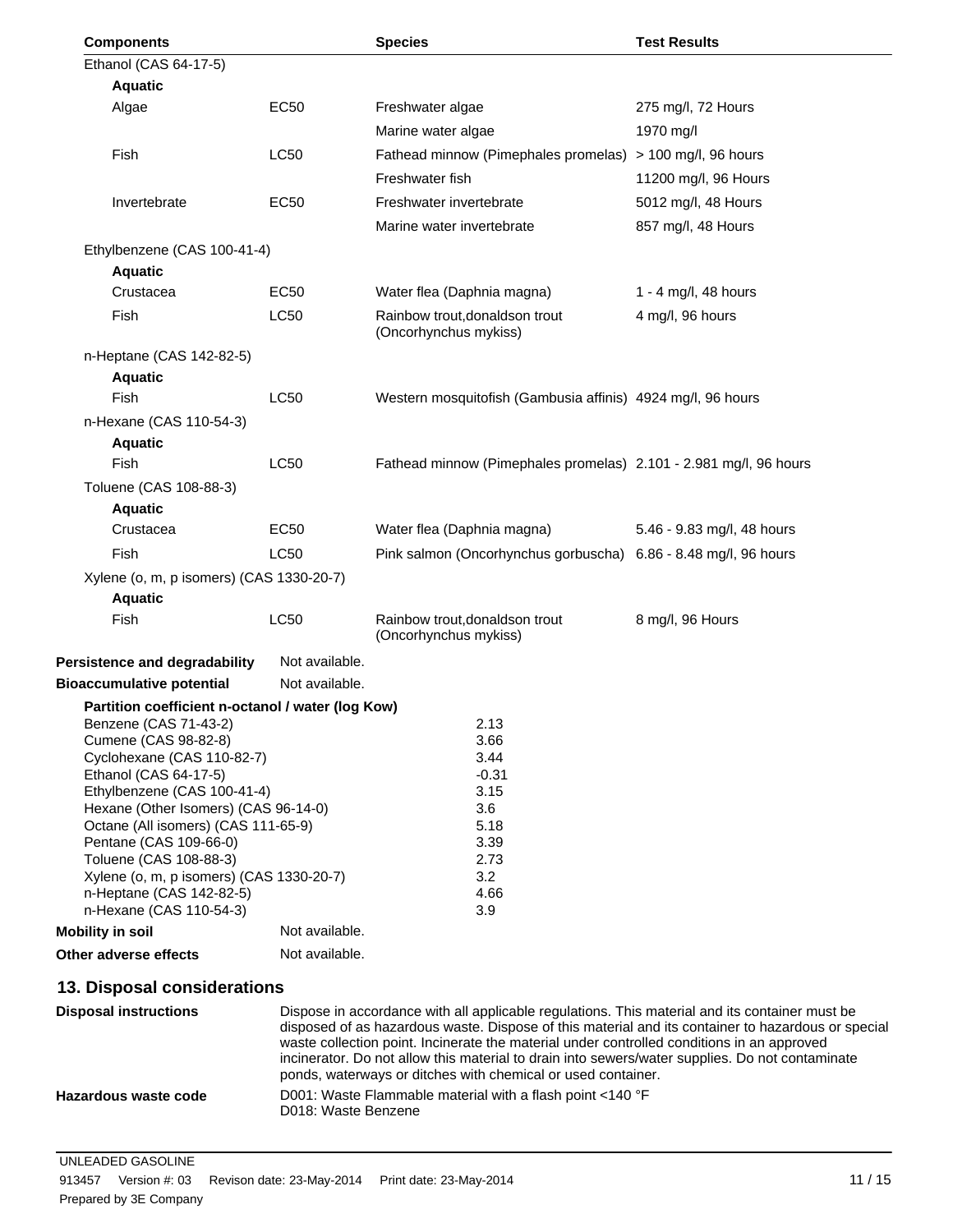| US RCRA Hazardous Waste U List: Reference            |                                                                                                      |
|------------------------------------------------------|------------------------------------------------------------------------------------------------------|
| Benzene (CAS 71-43-2)                                | U019                                                                                                 |
| Cumene (CAS 98-82-8)                                 | U055                                                                                                 |
| Cyclohexane (CAS 110-82-7)                           | U056                                                                                                 |
| Toluene (CAS 108-88-3)                               | U220                                                                                                 |
| Xylene (o, m, p isomers) (CAS 1330-20-7)             | U239                                                                                                 |
| Waste from residues / unused<br>products             | Dispose of in accordance with local regulations.                                                     |
| <b>Contaminated packaging</b>                        | Offer rinsed packaging material to local recycling facilities.                                       |
| 14. Transport information                            |                                                                                                      |
| <b>DOT</b>                                           |                                                                                                      |
| <b>UN number</b>                                     | <b>UN1203</b>                                                                                        |
| UN proper shipping name                              | Gasoline                                                                                             |
| <b>Transport hazard class(es)</b>                    |                                                                                                      |
| <b>Class</b>                                         | 3                                                                                                    |
| <b>Subsidiary risk</b>                               | $\overline{\phantom{a}}$                                                                             |
| <b>Packing group</b>                                 | Ш                                                                                                    |
| <b>Environmental hazards</b>                         |                                                                                                      |
| <b>Marine pollutant</b>                              | Yes                                                                                                  |
|                                                      | Special precautions for user Read safety instructions, SDS and emergency procedures before handling. |
| <b>Special provisions</b>                            | 139, B33, B101, T8                                                                                   |
| <b>Packaging exceptions</b>                          | 150                                                                                                  |
| Packaging non bulk                                   | 202<br>242                                                                                           |
| Packaging bulk<br><b>IATA</b>                        |                                                                                                      |
| UN number                                            | <b>UN1203</b>                                                                                        |
| UN proper shipping name                              | Gasoline                                                                                             |
| <b>Transport hazard class(es)</b>                    |                                                                                                      |
| <b>Class</b>                                         | 3                                                                                                    |
| <b>Subsidiary risk</b>                               |                                                                                                      |
| Label(s)                                             | 3                                                                                                    |
| <b>Packing group</b>                                 | $\mathsf{II}$                                                                                        |
| <b>Environmental hazards</b>                         | Yes                                                                                                  |
| <b>ERG Code</b>                                      | 3H                                                                                                   |
|                                                      | Special precautions for user Read safety instructions, SDS and emergency procedures before handling. |
| <b>IMDG</b>                                          |                                                                                                      |
| <b>UN number</b>                                     | <b>UN1203</b>                                                                                        |
| UN proper shipping name                              | Gasoline                                                                                             |
| <b>Transport hazard class(es)</b>                    |                                                                                                      |
| <b>Class</b>                                         | 3                                                                                                    |
| <b>Subsidiary risk</b>                               |                                                                                                      |
| Label(s)                                             | 3                                                                                                    |
| <b>Packing group</b><br><b>Environmental hazards</b> | $\mathsf{I}$                                                                                         |
|                                                      |                                                                                                      |
| <b>Marine pollutant</b><br><b>EmS</b>                | Yes<br>F-E, S-E                                                                                      |
|                                                      | Special precautions for user Read safety instructions, SDS and emergency procedures before handling. |
| Transport in bulk according to                       | Not applicable. However, this product is a liquid and if transported in bulk covered under           |
| Annex II of MARPOL 73/78 and                         | MARPOL 73/78, Annex I.                                                                               |
| the IBC Code                                         |                                                                                                      |
| 15. Regulatory information                           |                                                                                                      |
| <b>US federal regulations</b>                        | This product is a "Hazardous Chemical" as defined by the OSHA Hazard Communication                   |
|                                                      | Standard, 29 CFR 1910.1200.                                                                          |
|                                                      | All components are on the U.S. EPA TSCA Inventory List.                                              |
|                                                      | TSCA Section 12(b) Export Notification (40 CFR 707, Subpt. D)                                        |
| Not regulated.                                       |                                                                                                      |
|                                                      | US. OSHA Specifically Regulated Substances (29 CFR 1910.1001-1050)                                   |
| Benzene (CAS 71-43-2)                                | Cancer                                                                                               |
| UNLEADED GASOLINE                                    |                                                                                                      |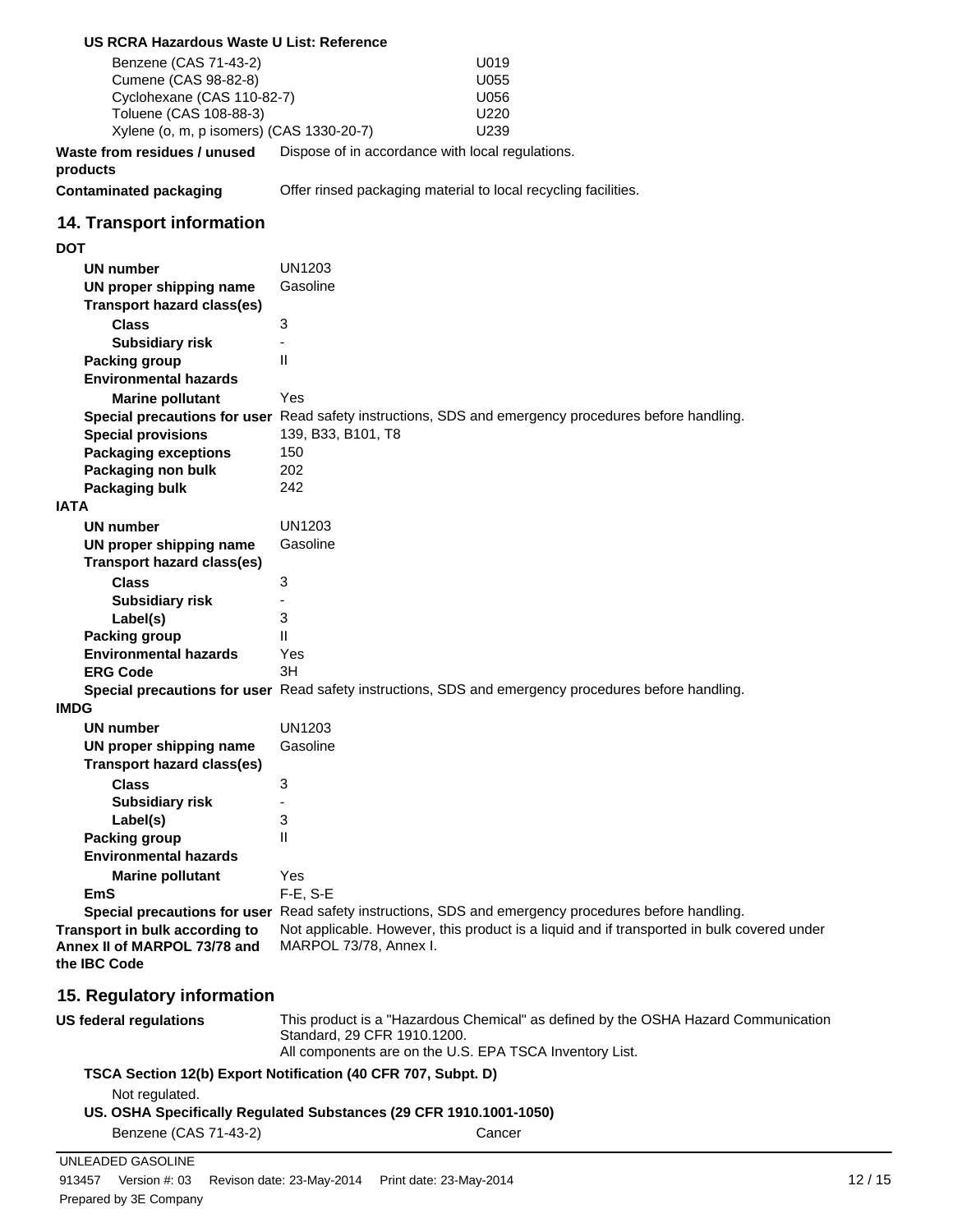Central nervous system Blood Aspiration Skin Eye Respiratory tract irritation Flammability

#### **CERCLA Hazardous Substance List (40 CFR 302.4)**

| Benzene (CAS 71-43-2)                    | LISTED |
|------------------------------------------|--------|
| Cumene (CAS 98-82-8)                     | LISTED |
| Cyclohexane (CAS 110-82-7)               | LISTED |
| Ethanol (CAS 64-17-5)                    | LISTED |
| Ethylbenzene (CAS 100-41-4)              | LISTED |
| Gasoline (CAS 86290-81-5)                | LISTED |
| Hexane (Other Isomers) (CAS 96-14-0)     | LISTED |
| n-Heptane (CAS 142-82-5)                 | LISTED |
| n-Hexane (CAS 110-54-3)                  | LISTED |
| Octane (All isomers) (CAS 111-65-9)      | LISTED |
| Pentane (CAS 109-66-0)                   | LISTED |
| Toluene (CAS 108-88-3)                   | LISTED |
| Xylene (o, m, p isomers) (CAS 1330-20-7) | LISTED |
|                                          |        |

#### **Superfund Amendments and Reauthorization Act of 1986 (SARA)**

**Hazard categories** Immediate Hazard - No Delayed Hazard - No

Fire Hazard - No Pressure Hazard - No Reactivity Hazard - No

#### **SARA 302 Extremely hazardous substance**

Not listed.

**SARA 311/312 Hazardous** Yes

**chemical**

#### **SARA 313 (TRI reporting)**

| <b>CAS number</b> | $%$ by wt. |  |
|-------------------|------------|--|
| 108-88-3          | $0 - 30$   |  |
| 1330-20-7         | $0 - 25$   |  |
| $95 - 63 - 6$     | $0 - 6$    |  |
| 98-82-8           | $0 - 5$    |  |
| $100 - 41 - 4$    | $0 - 5$    |  |
| 71-43-2           | $0 - 4.9$  |  |
| 110-54-3          | $0 - 3$    |  |
| 110-82-7          | $0 - 3$    |  |
|                   |            |  |

#### **Other federal regulations**

#### **Clean Air Act (CAA) Section 112 Hazardous Air Pollutants (HAPs) List**

Benzene (CAS 71-43-2) Cumene (CAS 98-82-8) Ethylbenzene (CAS 100-41-4) n-Hexane (CAS 110-54-3) Toluene (CAS 108-88-3) Xylene (o, m, p isomers) (CAS 1330-20-7)

**Clean Air Act (CAA) Section 112(r) Accidental Release Prevention (40 CFR 68.130)**

Pentane (CAS 109-66-0)

**Safe Drinking Water Act** Not regulated.

#### **(SDWA)**

#### **Drug Enforcement Administration (DEA). List 2, Essential Chemicals (21 CFR 1310.02(b) and 1310.04(f)(2) and Chemical Code Number**

| Toluene (CAS 108-88-3)                                                                         | 6594               |
|------------------------------------------------------------------------------------------------|--------------------|
| Drug Enforcement Administration (DEA). List 1 & 2 Exempt Chemical Mixtures (21 CFR 1310.12(c)) |                    |
| Toluene (CAS 108-88-3)                                                                         | 35 % weight/volumn |
| <b>DEA Exempt Chemical Mixtures Code Number</b>                                                |                    |
| Toluene (CAS 108-88-3)                                                                         | 594                |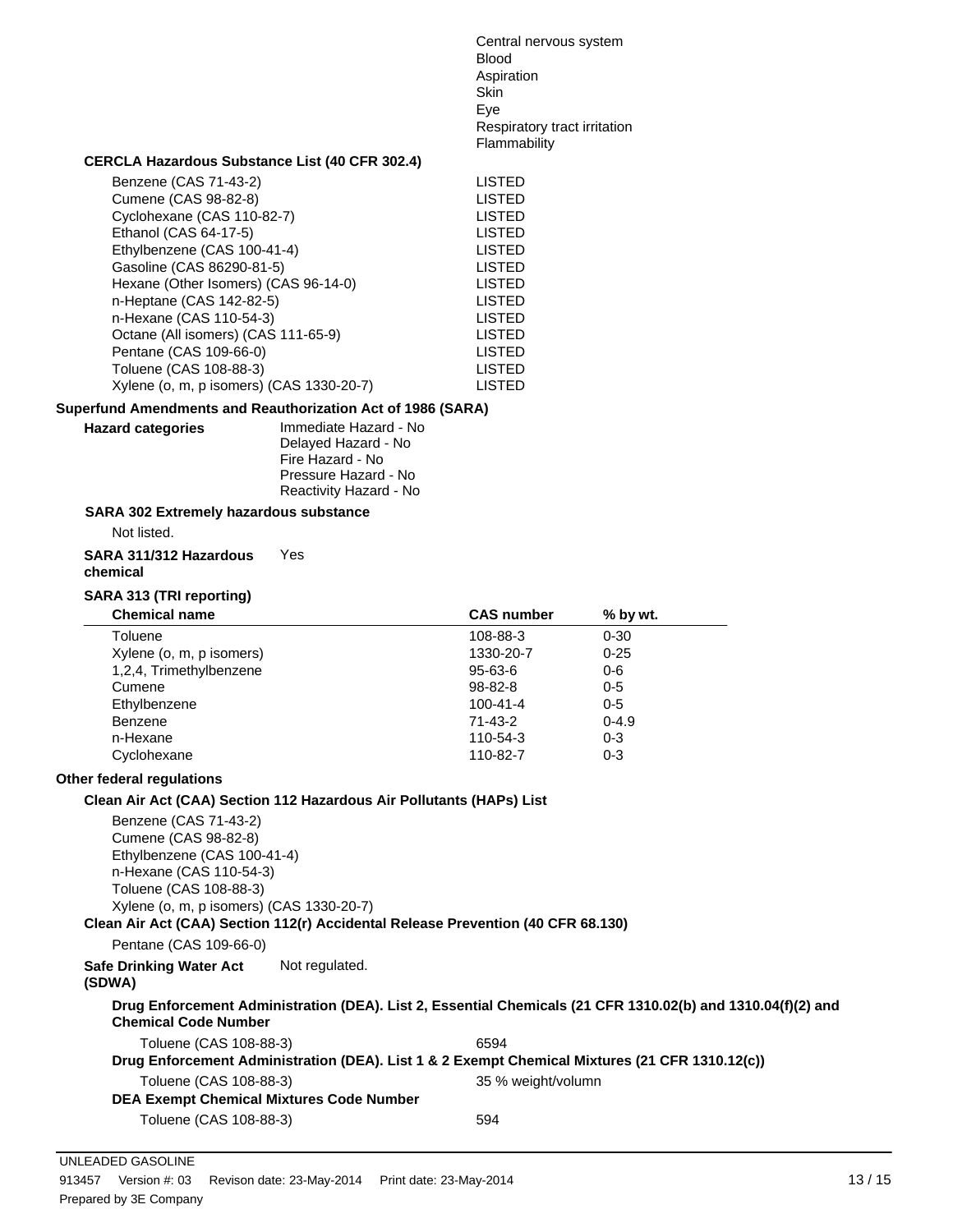#### **US. Massachusetts RTK - Substance List**

- 1,2,4, Trimethylbenzene (CAS 95-63-6) Benzene (CAS 71-43-2) Cumene (CAS 98-82-8) Cyclohexane (CAS 110-82-7) Ethanol (CAS 64-17-5) Ethylbenzene (CAS 100-41-4) Hexane (Other Isomers) (CAS 96-14-0) n-Heptane (CAS 142-82-5) n-Hexane (CAS 110-54-3) Octane (All isomers) (CAS 111-65-9) Pentane (CAS 109-66-0) Toluene (CAS 108-88-3) Xylene (o, m, p isomers) (CAS 1330-20-7) **US. New Jersey Worker and Community Right-to-Know Act** 1,2,4, Trimethylbenzene (CAS 95-63-6) Benzene (CAS 71-43-2) Cumene (CAS 98-82-8) Cyclohexane (CAS 110-82-7) Ethanol (CAS 64-17-5) Ethylbenzene (CAS 100-41-4) n-Heptane (CAS 142-82-5) n-Hexane (CAS 110-54-3) Octane (All isomers) (CAS 111-65-9) Pentane (CAS 109-66-0) Toluene (CAS 108-88-3) Xylene (o, m, p isomers) (CAS 1330-20-7) **US. Pennsylvania Worker and Community Right-to-Know Law** 1,2,4, Trimethylbenzene (CAS 95-63-6) Benzene (CAS 71-43-2) Cumene (CAS 98-82-8) Cyclohexane (CAS 110-82-7) Ethanol (CAS 64-17-5) Ethylbenzene (CAS 100-41-4) Gasoline (CAS 86290-81-5)
	- Hexane (Other Isomers) (CAS 96-14-0) n-Heptane (CAS 142-82-5) n-Hexane (CAS 110-54-3) Octane (All isomers) (CAS 111-65-9) Pentane (CAS 109-66-0)
	- Toluene (CAS 108-88-3) Xylene (o, m, p isomers) (CAS 1330-20-7)

## **US. Rhode Island RTK**

1,2,4, Trimethylbenzene (CAS 95-63-6) Benzene (CAS 71-43-2) Cumene (CAS 98-82-8) Cyclohexane (CAS 110-82-7) Ethylbenzene (CAS 100-41-4) n-Hexane (CAS 110-54-3) Pentane (CAS 109-66-0) Toluene (CAS 108-88-3) Xylene (o, m, p isomers) (CAS 1330-20-7)

#### **US. California Proposition 65**

**US - California Proposition 65 - Carcinogens & Reproductive Toxicity (CRT): Listed substance**

Benzene (CAS 71-43-2) Cumene (CAS 98-82-8) Ethylbenzene (CAS 100-41-4) Toluene (CAS 108-88-3)